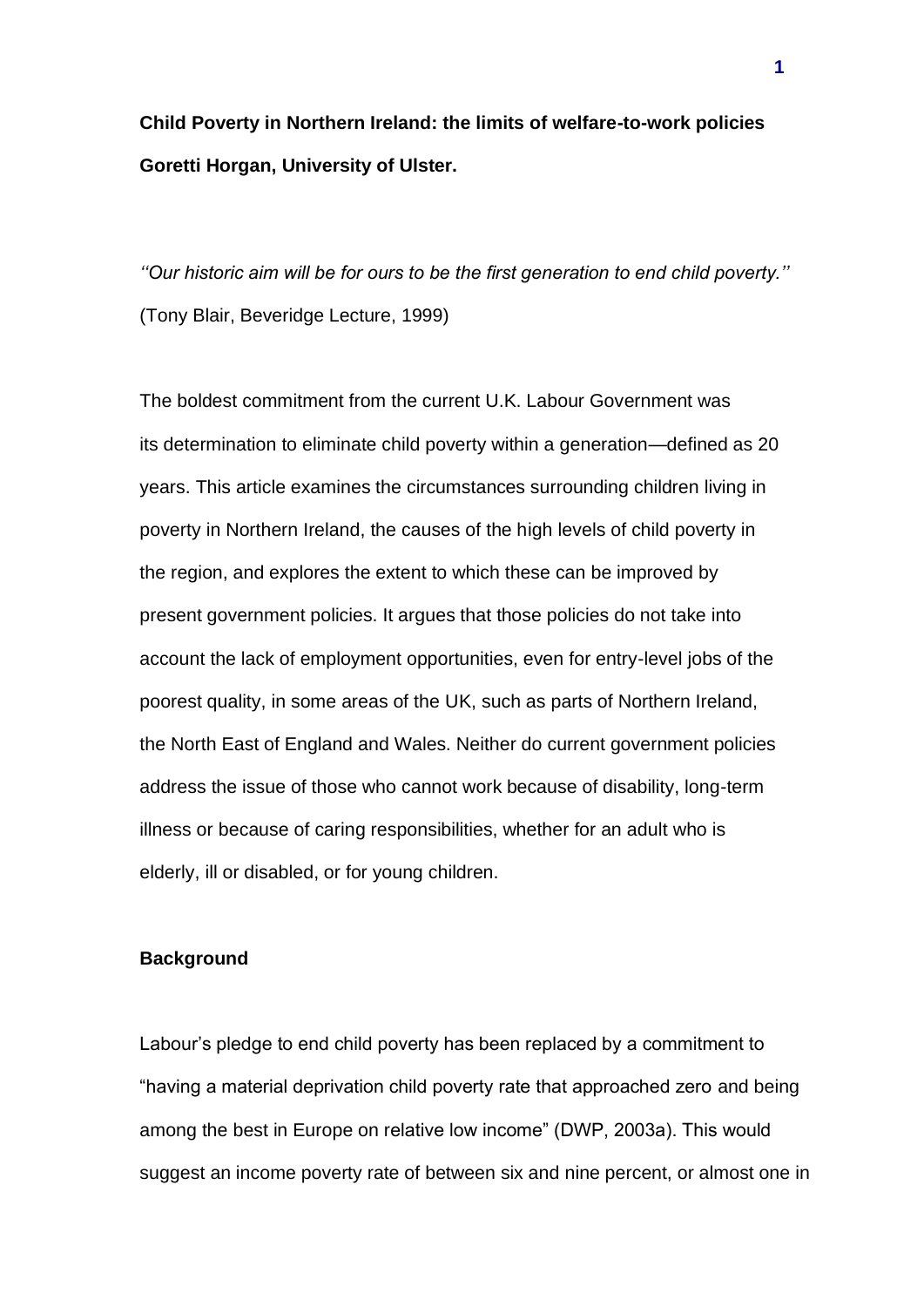ten children living in poverty<sup>1</sup>. The DWP has developed a list of material deprivation indicators which will be included as questions in the *Family Resources Survey* from 2004. These include indicators of child as well as adult deprivation and are based on research evidence and the views of people living in poverty.

This paper argues that even these far less ambitious child poverty targets will not be met unless there is a fundamental change in the government's approach. In particular, evidence from Northern Ireland suggests that its insistence on work as the primary – if not only - route out of poverty will not lead to a radical reduction in levels of child poverty, even the severe child poverty of material deprivation.

The devolved administrations of Scotland, Wales and Northern Ireland have been described as 'policy laboratories' of the UK. Northern Ireland is a particularly useful region for the examination of social policy initiatives. At 1.6 million, its population is similar to the poorer regions of Northern England. Nonetheless, it exhibits many of the characteristics of a larger region, or even country, with its own peripheral regions in the West, a large conurbation in Belfast, a smaller city, Derry-Londonderry in the North West, relatively large and small market towns as well as a rural population. As a region with its own devolved structures if not, at the time of writing, a functioning Assembly, statistics are available at a highly disaggregated level geographically.

## **Child poverty levels in Northern Ireland**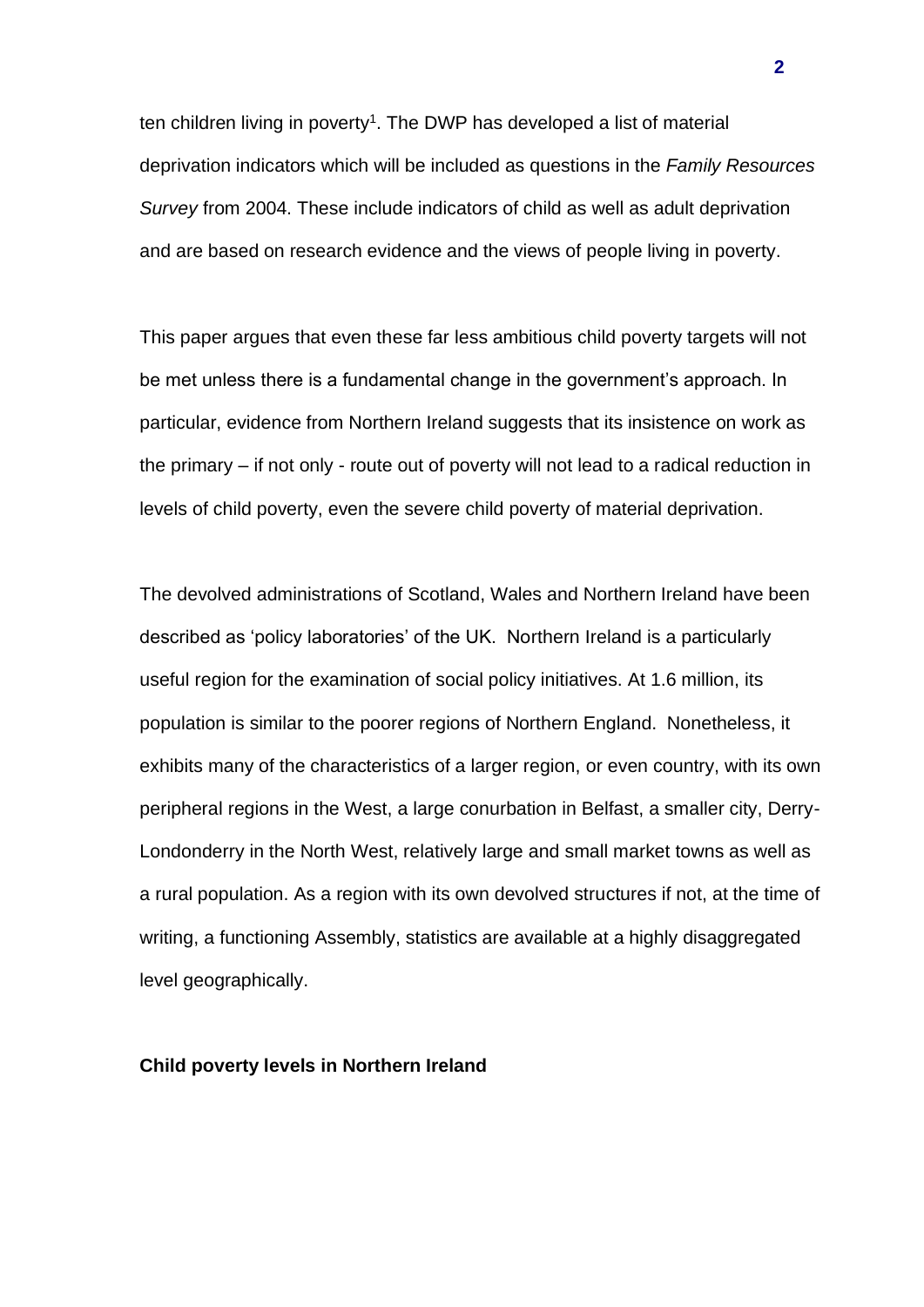There is considerable evidence to demonstrate that Northern Ireland has higher levels of children living in poverty than any other region of the UK. Research carried out for the Office of First Minister and Deputy First Minister (OFMDFM) found that 38% of children live in households which are in the bottom 30% of household income after housing costs (McLaughlin and Dignam, 2002). That these high rates of child poverty include high rates of material deprivation were confirmed by the Poverty and Social Exclusion Survey for Northern Ireland which found 37.4% of children living in households that had equivalised incomes after housing costs below 60% of the median and were lacking in three or more necessities (Hillyard et al, 2003).

To some extent, the higher levels of children living in poverty are due to the greater proportion of children in the Northern Irish population. The 2001 Census reveals that 29.5% of households in England and Wales have children and 11.4% have children aged 0-4. By contrast, 36.5% of households in Northern Ireland have children and 14.4% have children aged 0-4.

Department of Social Development statistics show that 32% of children live in households whose only income derives from benefits (Dept. for Social Development, 2002). This compares with 19% of children in Britain living in families dependent on benefits (DWP, 2002). This third of children totally dependent on benefits, unsurprisingly, are not equally dispersed across the region. In fact, there is a marked concentration of poverty with over half of all children that live in households in receipt of Income Support residing in 16 percent of wards and over three quarters living in just 37 percent of wards (McClelland, 2003). The level of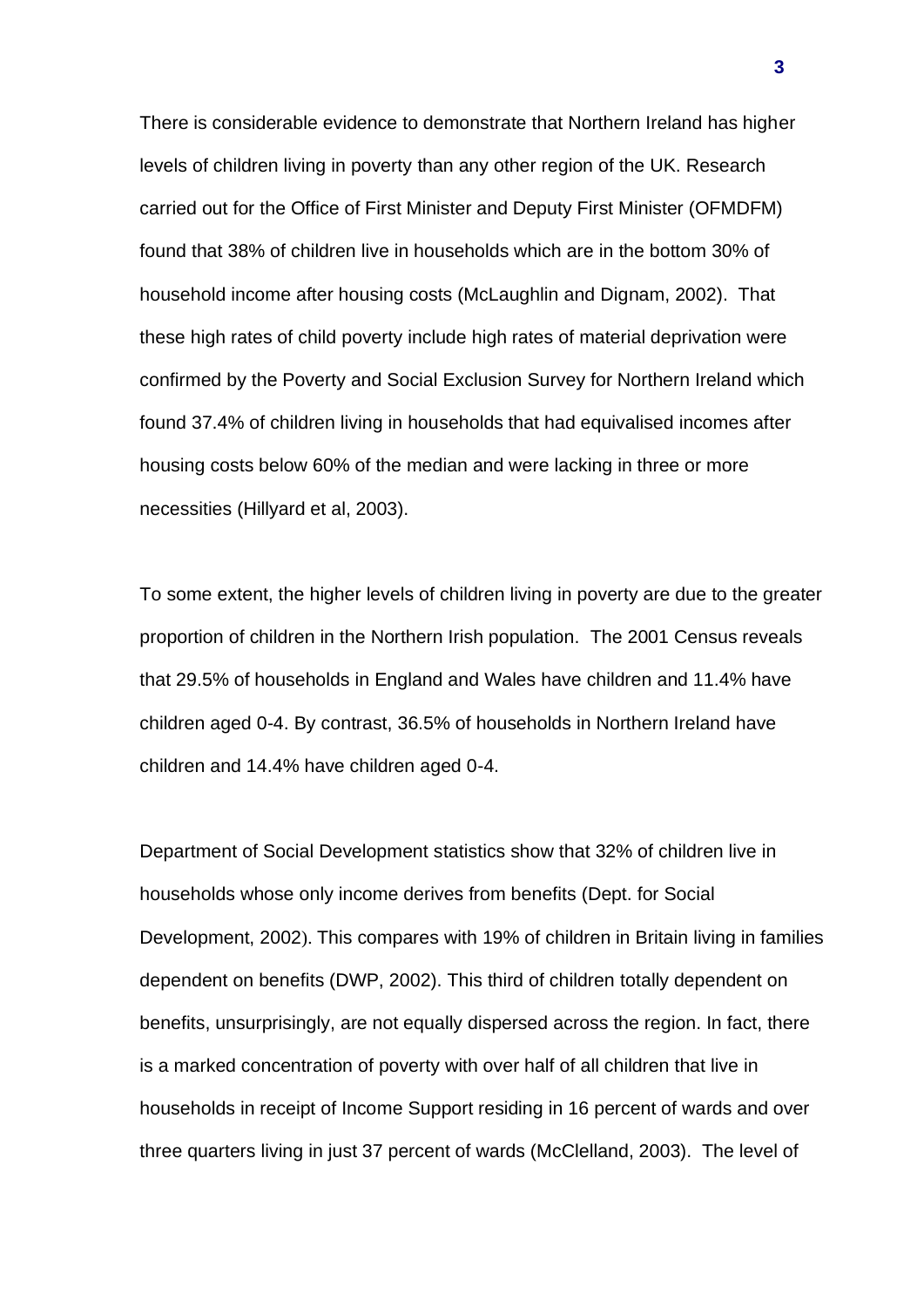child poverty in some of those wards, particularly those in the North West periphery of the region, is staggering. One in three wards in the Derry City Council area have a child poverty rate of more than 70 percent. The three worst wards for child poverty in Northern Ireland are in Derry City. The Shantallow East ward has 92.4 percent of its children living in poverty, the Brandywell 91.4 percent and Creggan South 89.4 percent. Two thirds of the thirty wards in the Derry City Council area have a child poverty rate of more than 50%, only three have a child poverty rate of less than 25%.(NISRA, 2001)

High levels of unemployment and underemployment remain a problem in Northern Ireland, despite the official figures suggesting an improvement. The Labour Force Survey shows that long term unemployment as a percentage of total unemployed is much worse for NI than any other region of the UK – 43.5% compared to a UK average of 27.5% and 34.2% in the North East of England, which is the next worst.

Households with employees in Northern Ireland earn on average 20% less than those in the rest of the UK (HMSO, 2000). Twenty one percent of average household income is derived from social security benefits, compared to 12 percent in the UK generally. As a result of lower wages and greater dependence on benefits, average household income is 22% lower than the UK average. At the same time, providing necessities such as fuel, light and food costs everyone more - 26% of average household income in NI compared to a UK average of 20% (NISRA, 2000). Since these form a far higher proportion of household expenditure in poorer families, the higher cost of fuel, light and food in the region greatly increases the severity of poverty.

**4**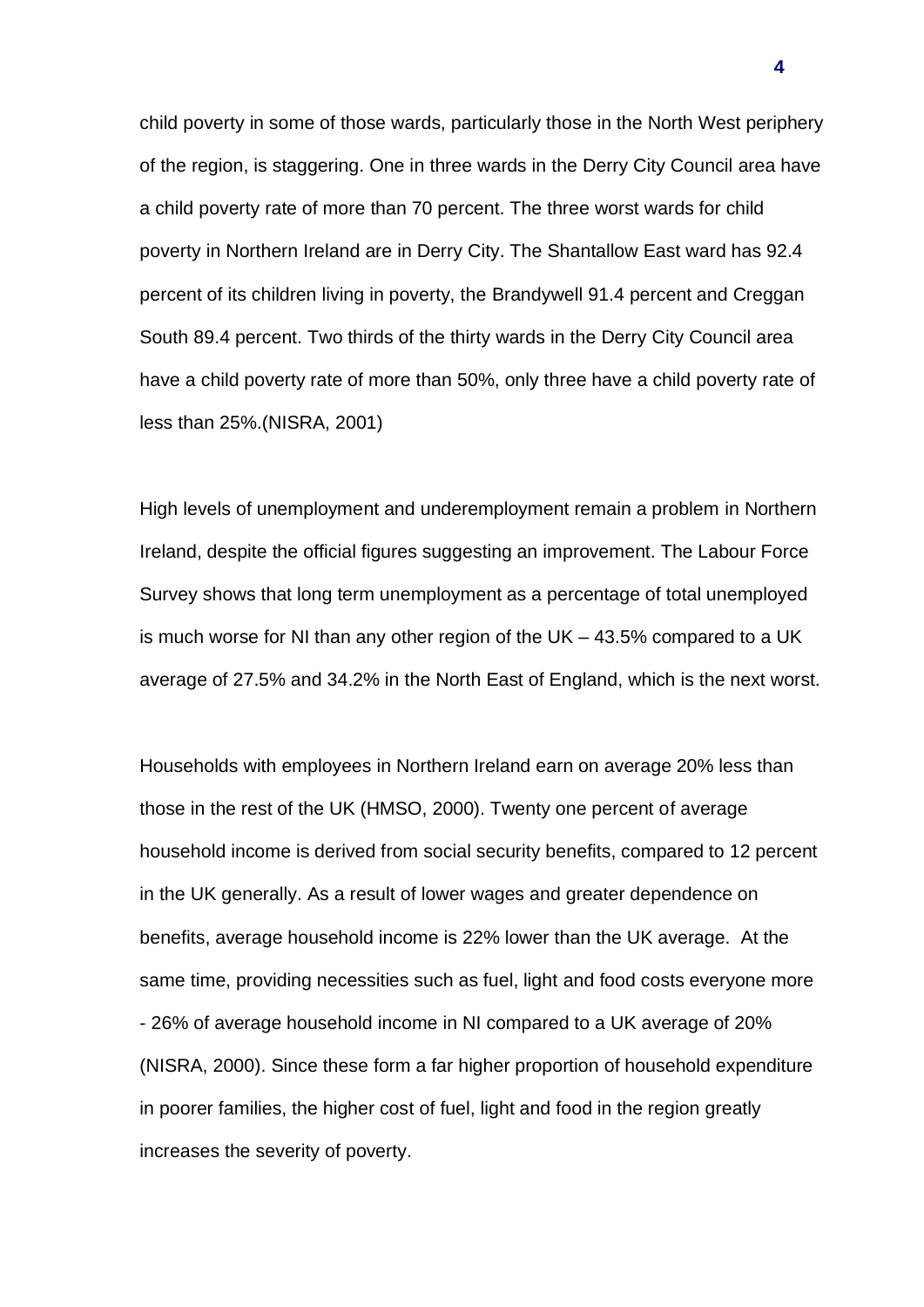Unemployment, low pay, a higher cost of living, slightly larger families and a lack of access by poorer women to the means of limiting their family size, together with even greater levels of inequality than in Britain, all contribute to the high levels of child poverty in Northern Ireland.

## **Unemployment and long-term unemployment**

Levels of unemployment in Northern Ireland, as elsewhere in these islands, depend on which figures one accepts. So, in February 2003, the claimant count

| <b>Constituency</b>                          | <b>Claimant count</b> | ILO. | <b>CESI 'slack labourforce'</b> |
|----------------------------------------------|-----------------------|------|---------------------------------|
| Birmingham Ladywood<br>Birmingham Sparkbrook | 15.5                  | 26   | 45.8                            |
| and Small Heath                              | 12.0                  | 20   | 37.6                            |
| Birmingham Hodge Hill                        | 8.2                   | 13.7 | 27.7                            |
| Poplar and Canning Town                      | 10.7                  | 17.3 | 33.4                            |
| Hackney South & Shoreditch                   | 9.5                   | 15.3 | 30.2                            |
| Manchester Central                           | 9.4                   | 15.4 | 31.8                            |
| <b>Manchester Garton</b>                     | 7.8                   | 12.7 | 27.2                            |
| Liverpool Riverside                          | 9.0                   | 14.7 | 30.7                            |
| <b>Glasgow Shettleston</b>                   | 8.1                   | 13.5 | 29.0                            |
| Glasgow Springburn                           | 7.2                   | 12.0 | 26.2                            |
| Middlesborough                               | 8.9                   | 11.4 | 28.2                            |
| South Shields                                | 8.7                   | 11.1 | 27.6                            |
| Tyne Bridge                                  | 8.3                   | 10.6 | 26.5                            |
| <b>Belfast West</b>                          | 9.1                   | 11.9 | 25.4                            |
| Foyle                                        | 8.4.                  | 11   | 23.8                            |
| North Belfast                                | 7.3                   | 9.6  | 21                              |
| <b>Blenau Gwent</b>                          | 5.5                   | 8.9  | 22.5                            |
| Cardiff South & Penarth                      | 5.5                   | 8.8  | 22.5                            |

# **Table 1: High unemployment levels in UK by Parliamentary Constituency (%)**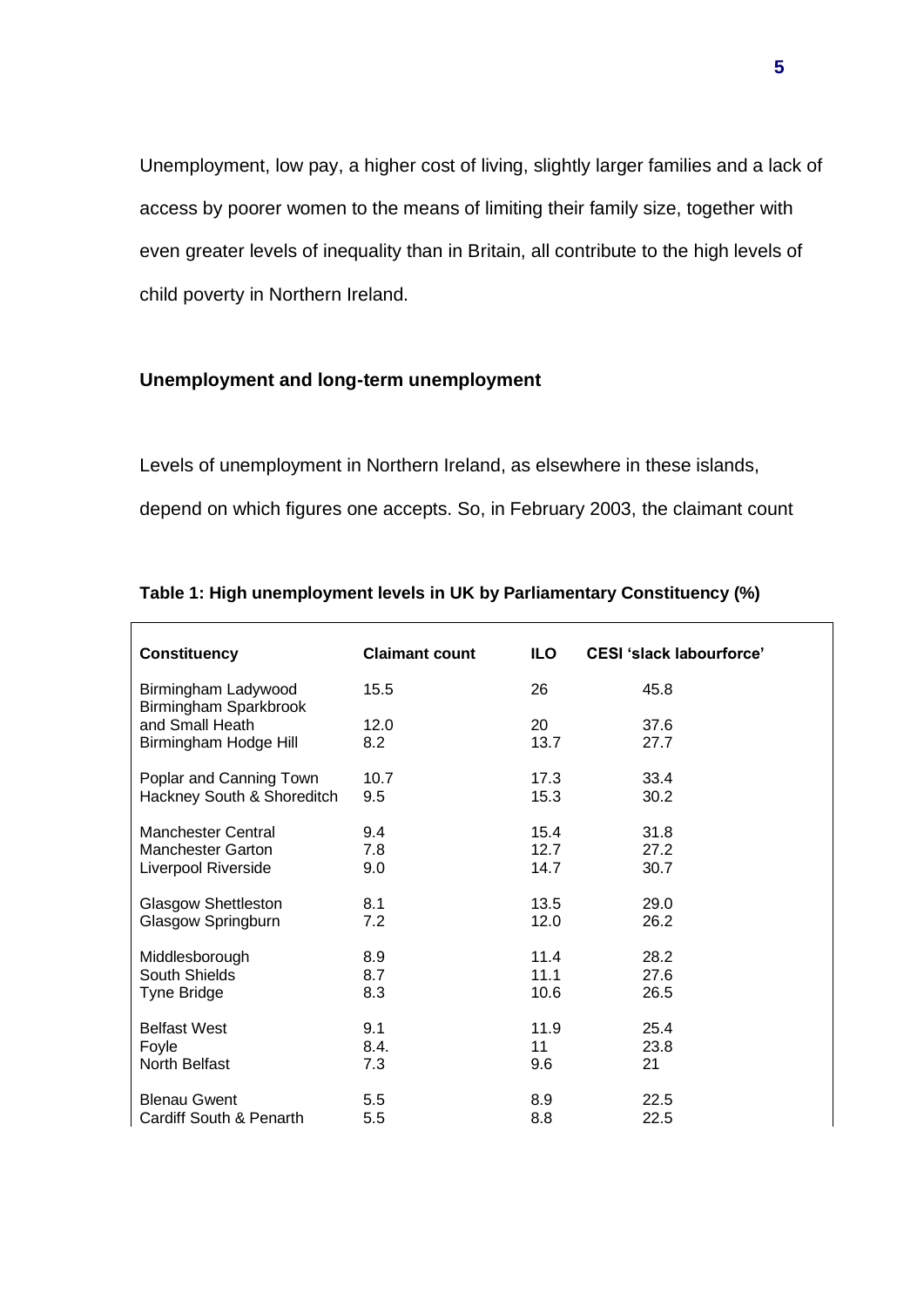#### *Source: Centre for Economic and Social Inclusion. www.cesi.org.uk*

suggested that 4.4 percent of the total workforce were unemployed; the ILO figure that same month was 5.3 percent. The Centre for Economic and Social Inclusion (CESI) calculates a 'slack workforce' figure by parliamentary constituency, where the numbers on government training and work schemes, those underemployed and those not registered as unemployed but nonetheless seeking work are taken into account.

Using ILO and CESI figures, unemployment rates in parts of Northern Ireland are high to alarming. However, as Table 1 shows, such high rates of unemployment can be found also in parts of England, particularly Birmingham and London, as well as in Scotland and Wales. Anecdotal evidence suggests that the CESI figure for Foyle is, if anything, an underestimate. For example, a recent recruitment campaign in Derry City, the boundaries of which are co-terminous with those of the Foyle constituency, by Debenhams' department store drew 6,000 applicants for some 200 jobs (Derry Journal, 2003).

While unemployment in Northern Ireland is not as high as some parts of England and Scotland, long-term unemployment (LTU) continues to be considerably above the national average. While overall LTU as a percentage of total unemployed in March to May 2003 stood at 43.5 percent, 52 percent of unemployed men were unemployed for a year or more. Overall, 4.4 percent of those claiming unemployment-related benefits had been claiming for three years or more,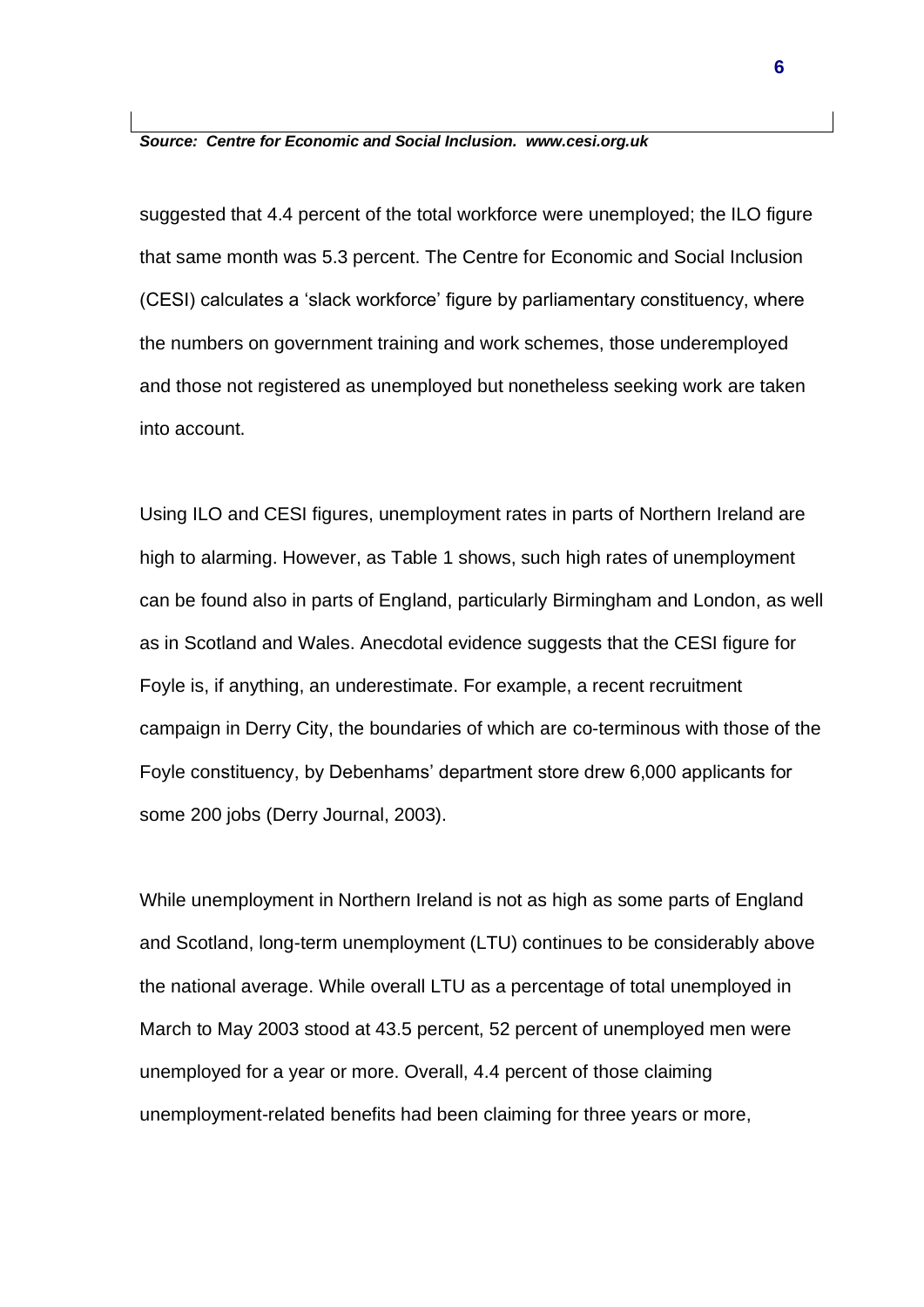compared to less than 3 percent in the UK generally. This is despite the numbers who avail of, or are coerced into, the New Deal every two years or so.

Analysis of those who left the claimant count in 2002 gives suggests that the 'welfare to work' route simply cannot succeed where there is no employment to go to from welfare. Of the 80,426 claimants who left the count, we do not know where 30 percent went to; some failed to sign, some signed off but their destination is unknown. 42 percent started a job, a little over 10 percent went to education or training and almost 12 percent to another benefit. When those whose destinations are unknown are excluded, 60 percent started a job and 15 percent entered education or training. However, there are distinct differences between District Council Areas in the proportion finding employment. So, while across the region, 60 percent found employment, just 48 percent of those leaving the count in the Derry DCA found employment, compared to 72 percent in the Cookstown<sup>2</sup> DCA.  $(DEL, 2003a)^3$ 

| Year | % finding work | % entering education/training |
|------|----------------|-------------------------------|
| 1998 | 68.0           | 7.9                           |
| 1999 | 68.0           | 8.3                           |
| 2000 | 65.0           | 9.8                           |
| 2001 | 63.9           | 11.1                          |
| 2002 | 60.2           | 15.1                          |

**Table 2: Destination of those leaving claimant count**

**Source:DEL** *Labour Market Bulletin, No. 17* Note: The proportions in this table are based on

figures which exclude those who failed to sign or whose destination was unknown.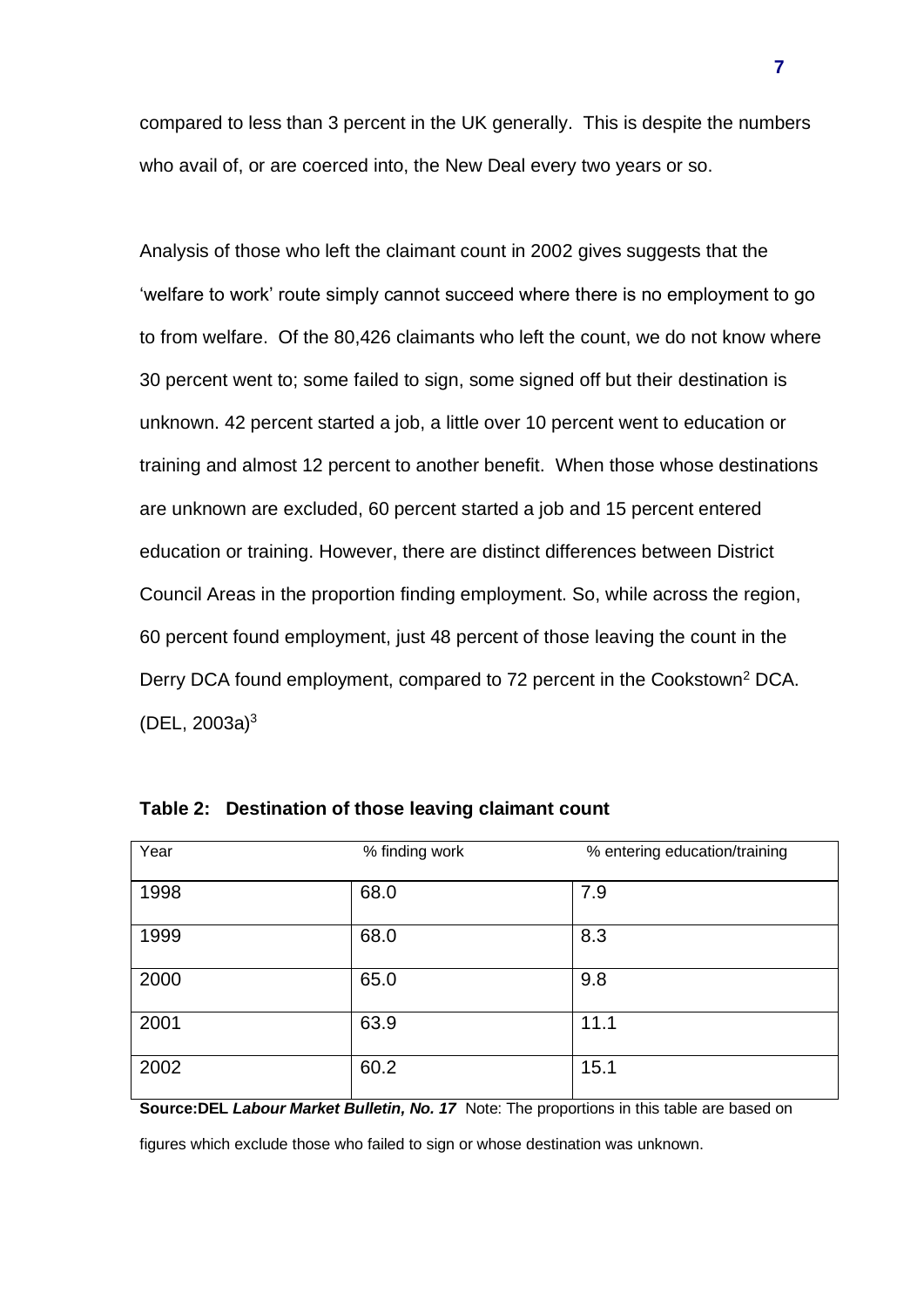There has been an increased availability of employment since the beginning of the Peace Process and this, combined with measures to encourage people into employment, has certainly had some effect on levels of unemployment. However, an historical analysis of the proportion leaving the claimant count because they have found work suggests that the slowdown in net job creation is impacting on the ability of even the most motivated unemployed person to find paid work. As Table 2 shows, the proportion of those leaving the count who found work has decreased steadily since 1998, while the proportion leaving to enter education or training has increased steadily. Over 50 percent of those very long-term unemployed (over three years unemployed) in 2002 left the claimant count for education or training, clearly reflecting involvement in the New Deal for 25+.

Intermediate Labour Markets (ILMs), such as Worktrack, are now being piloted in Northern Ireland, as elsewhere in the UK, as a potential means of reducing longterm unemployment. One of the criticisms of the workings of Intermediate Labour Markets (ILM) in areas of high unemployment has been that they become 'employers of last resort'. (Finn, 2003) This was certainly the case with the Action for Community Employment scheme which operated in Northern Ireland from the mid-80s to mid-90s. Evaluations of ACE found that taking part in the scheme did not improve participants' "earning ability or their likelihood of finding a more secure job". Further, there were high numbers of people re-entering ACE a second and third time. (CPC, 1998) While criticised heavily when in operation, ACE is now remembered fondly by those in areas of high unemployment as providing a respite from unemployment and allowing parents to take advantage of in-work benefits and tax credits. While this may not be the function of the ILM, it does indicate that there

**8**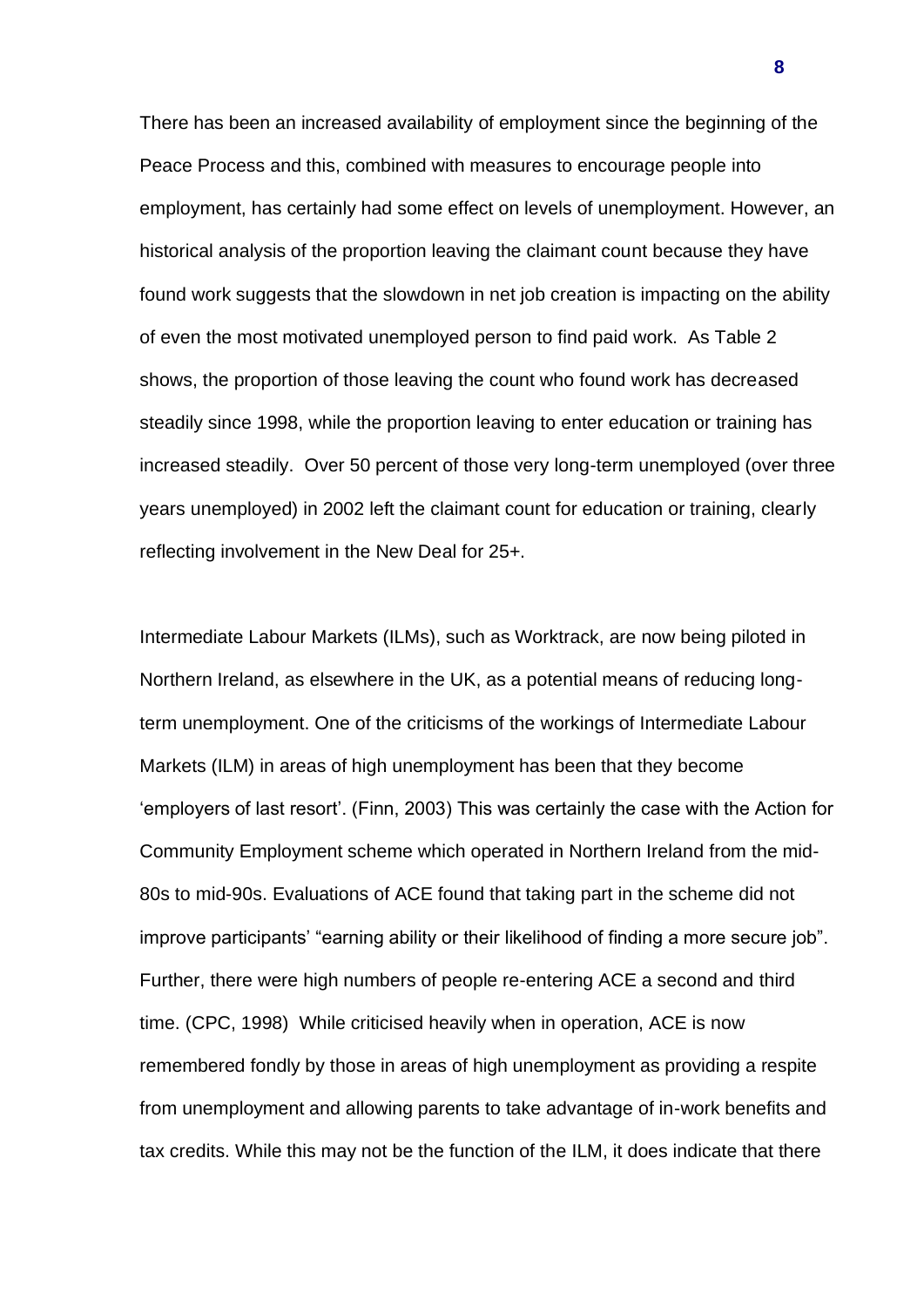is a real desire for employment, even poor quality employment such as ACE was acknowledged to be. However, ILMs are unlikely to help improve levels of employment in areas where there is little employment available.

### **The working poor in Northern Ireland**

Although movement into paid work is usually associated with an improvement in income and living standards, this is not necessarily the case – especially when work is short-term or insecure. The OFM/DFM research found that half of all children living below the poverty line were living in families where at least one adult was in employment. (McLaughlin and Dignam, 2002) This compares badly with overall UK figures.(CPAG, 2002)

As mentioned above, households in Northern Ireland earn on average 20% less than those in the rest of the UK. Further, NI is promoted to foreign direct investors as a low wage economy. For example, the Invest NI website tells overseas companies that wages are "up to 32% lower than in the US and 25% lower than the EU average".<sup>4</sup>

| <b>Region</b>     | Average | Non-manual<br>employees | <b>Manual employees</b> |
|-------------------|---------|-------------------------|-------------------------|
| Northern Ireland  | £20,896 | £24,154                 | £15,857                 |
| <b>NE England</b> | £20,716 | £22,469                 | £17,843                 |
|                   |         |                         |                         |

**Table 3: Annual wage rates in low-pay regions of UK, 2002**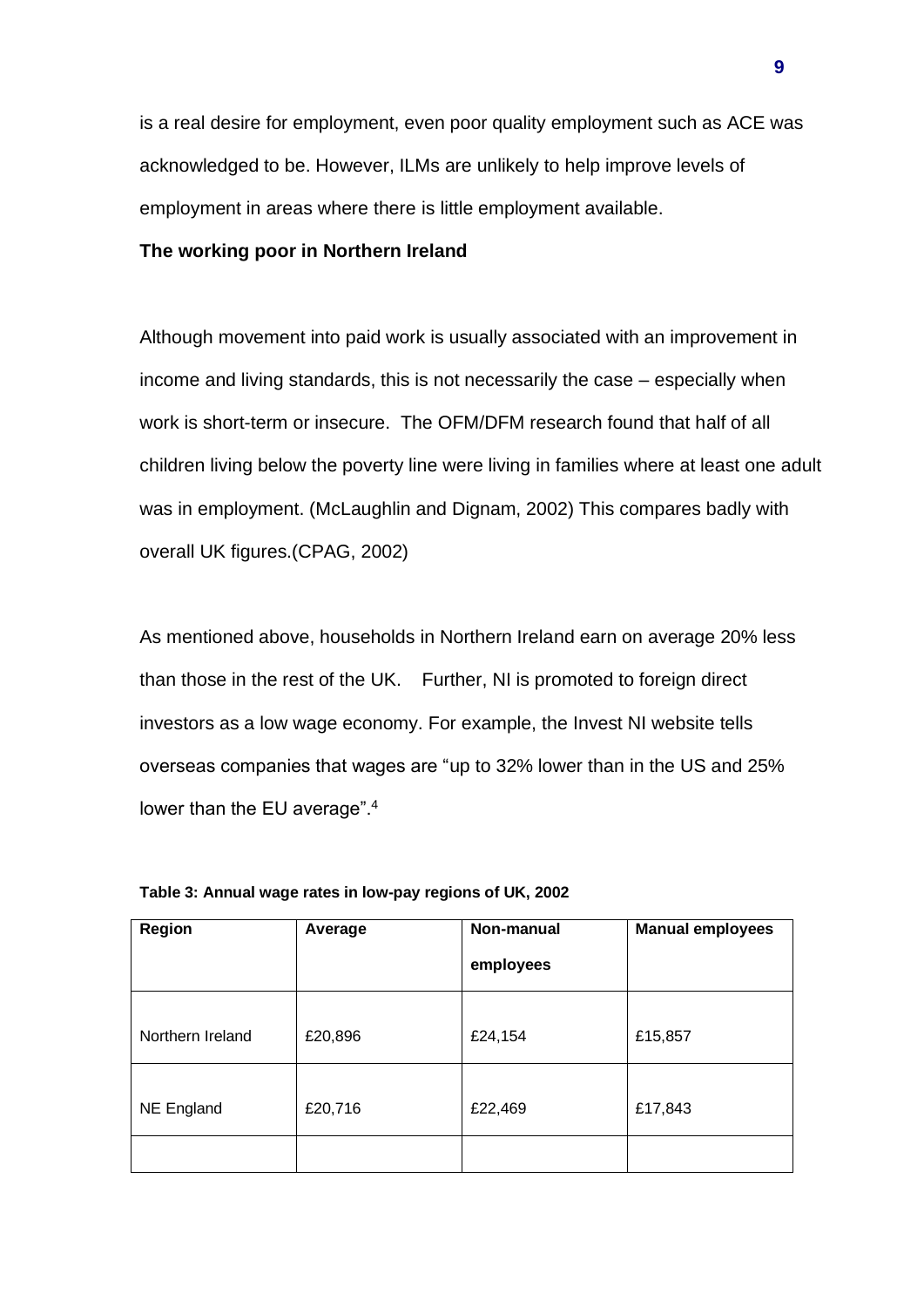| Wales | £20,758 | £22,884 | £17,097 |
|-------|---------|---------|---------|
|       |         |         |         |

*Source: New Earnings Survey 2002*

This means that 38% of manual workers and 20% of non-manual workers in NI earn less than £250 a week, or £13,000 a year and one in ten manual workers earns less than £180 a week, or £9,000 a year, for an average 42.5 hour week.(ONS, 2003)

High levels of inequality in the region disguise the extent of low pay. Thus, the headline figures on earnings show average gross annual earnings in Northern Ireland, as higher than the North East of England or Wales. However, as Table 3 demonstrates, while average gross annual earnings for non-manual employees in Northern Ireland are considerably higher than the North East of England and Wales, earnings for manual workers are considerably lower.

Table 4, showing the relative weekly earnings of manual and non-manual workers, further illustrates the high levels of inequality in earnings in Northern Ireland. Average hourly pay for manual workers reflects the lower wages in Northern Ireland where it is £6.99 an hour, compared to £7.72 in the North East and £7.57 in Wales.

| Region     | % Manual earning less than | │ % Non-manual earning more |  |
|------------|----------------------------|-----------------------------|--|
|            | £350 pw                    | than £450 pw                |  |
| N.Ireland  | 72.6                       | 40.4                        |  |
| NE England | 61.2                       | 34.0                        |  |

|  |  | Table 4: Relative weekly earnings of workers in NI, NE England and Wales |
|--|--|--------------------------------------------------------------------------|
|  |  |                                                                          |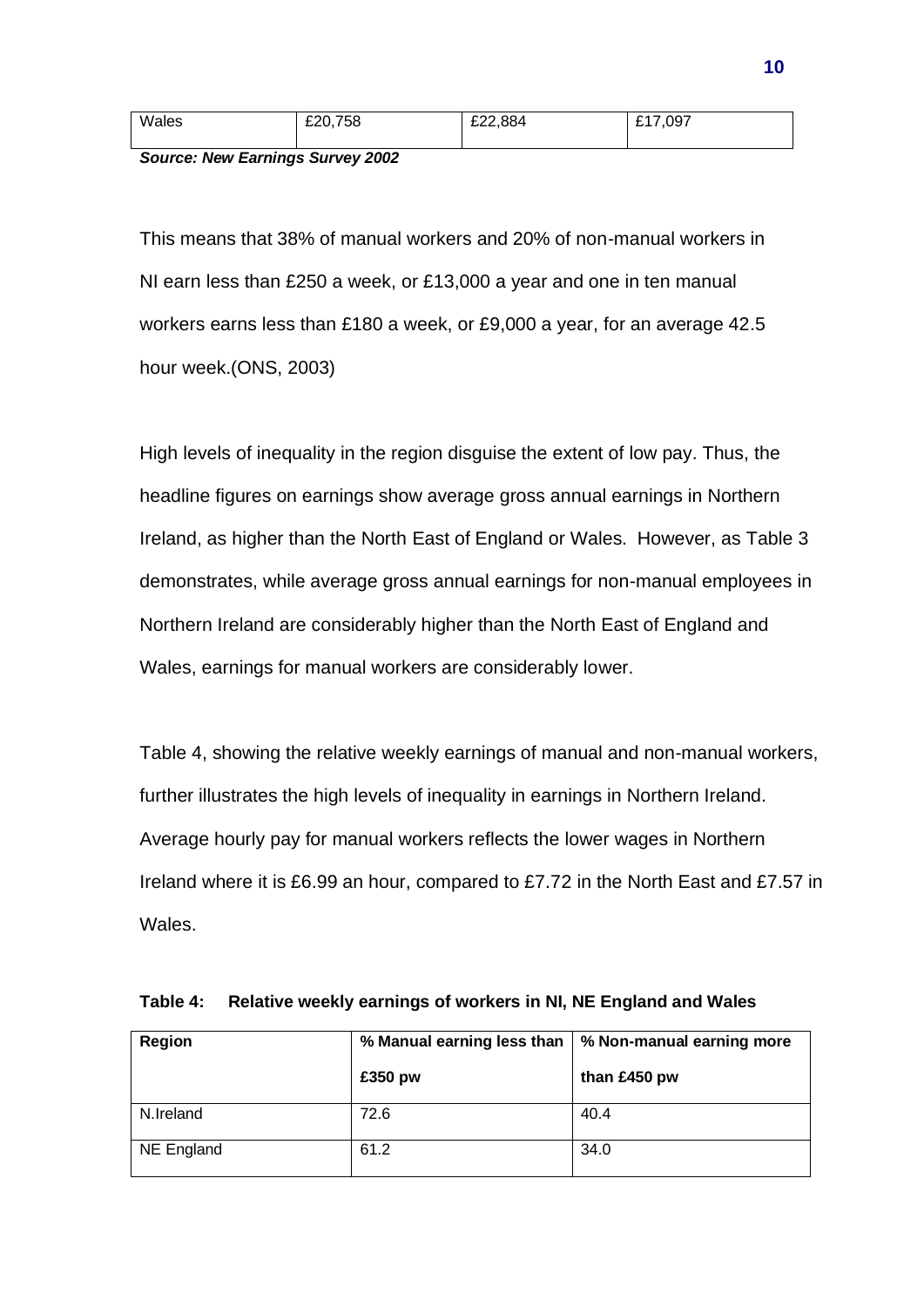| Wales | 64 7<br>י⊤ט | 35.0 |
|-------|-------------|------|
|       |             |      |

*Source: New Earnings Survey 2002*

The above figures do not include the poorest of the working poor. They refer only to full-time employees on adult rates. Part-time employees, 83 percent of whom are women (DETINI, 2003), often lone parents, are not included, nor are young people under 18 who are not entitled to any minimum wage. Those aged 18-21 whose minimum wage rate is set at just £3.60 an hour are also excluded, although Northern Ireland has a high rate of teenage parenthood.

## **Lone Parents, employment and childcare**

Part of New Labour's 'welfare to work' policy has been targeted at lone parents. In its document *Measuring Child Poverty*, published just before Christmas 2003, the Department of Work and Pensions set a target of getting 70% of lone parents into paid employment by 2010. This target applies also to Northern Ireland. Work carried out in Britain illustrating the difficulties inherent in meeting this target has identified the lack of affordable childcare as the main obstacle to meeting that target (Paull and Brewer, 2003). Childcare is certainly a huge obstacle in Northern Ireland. The region never had the benefit of even the relatively small amount of state-funded childcare enjoyed by children in Britain. However, the lack of well-paid work in the region impacts sharply on lone parents. As a result, even male lone parents are considerably less likely to be in paid employment than their counterparts in England and Wales (see Table 5).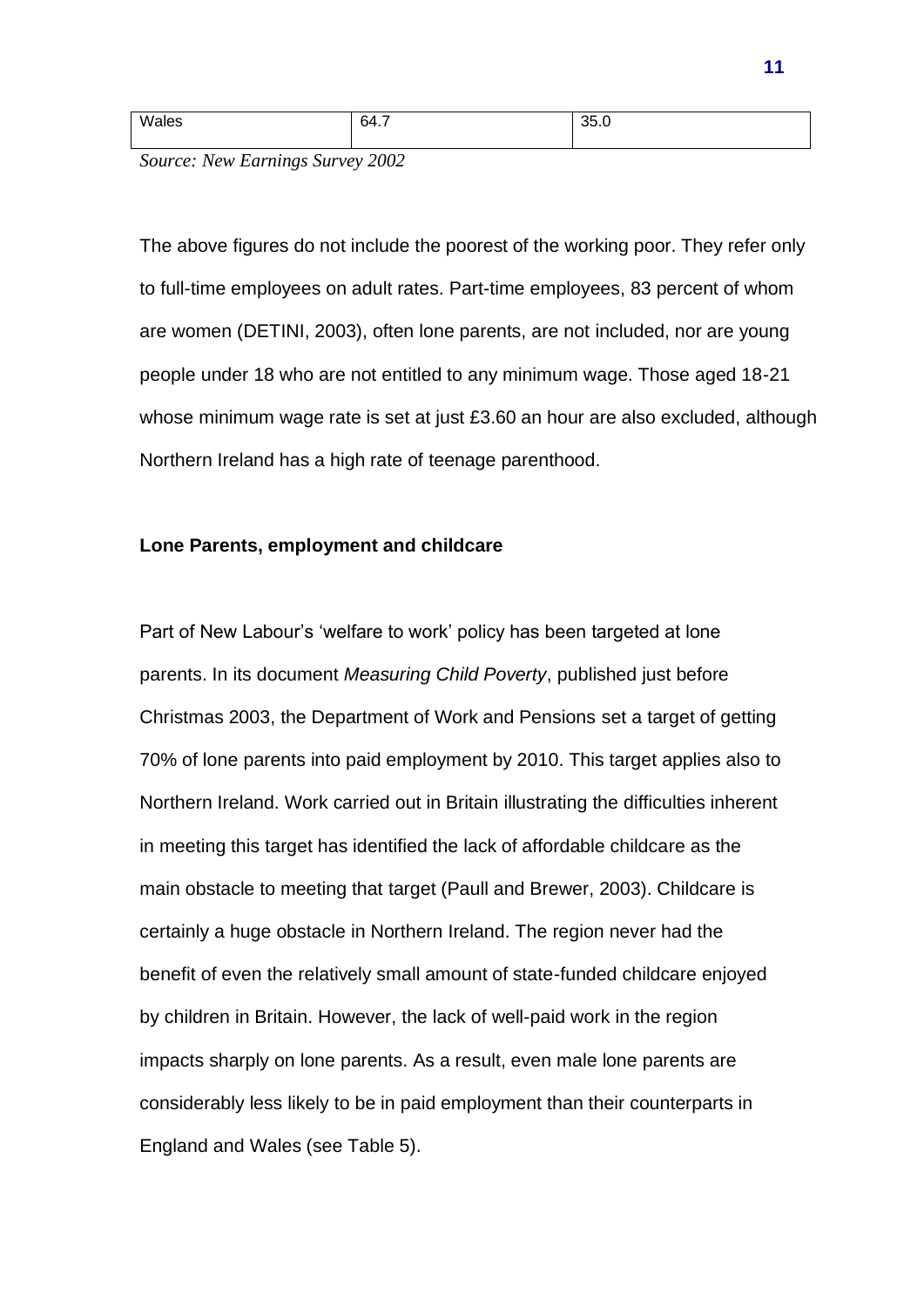While overall figures for lone parents in paid employment in Northern Ireland are bad, levels of paid employment among lone parents in areas of high unemployment within the region are considerably worse. The 2001 Census revealed that only 9% of female lone parents are in paid employment in West Belfast and just 12.4% in Derry City.

| Male Lone Parents |                              | <b>Female Lone Parents</b>   |                              |                              |
|-------------------|------------------------------|------------------------------|------------------------------|------------------------------|
| Region            | % in full-time<br>employment | % in part-time<br>employment | % in full-time<br>employment | % in part-time<br>employment |
| N. Ireland        | 45.24                        | 6.82                         | 17.49                        | 20.93                        |
| England & Wales   | 55.93                        | 6.95                         | 21.43                        | 26.37                        |

#### **Table 5: Lone parents in paid employment**

*Source: Census 2001, Key Statistics Table KS22*

Apart from the lack of jobs, the other main obstacle for lone parents who want to be in employment is the lack of childcare. Northern Ireland continues to have one of the lowest provision of childcare not only within the UK but Europe as a whole (ECNI, 2003). So, in 2002, the number of day nursery places per 1,000 children aged 0-4 was 62.4, compared to 95 in England. Day nurseries, however, play a relatively small part in the range of childcare options used by parents in the region. Research commissioned by the Equality Commission on the demand for and supply of childcare in Northern Ireland found evidence that affordability and availability were the main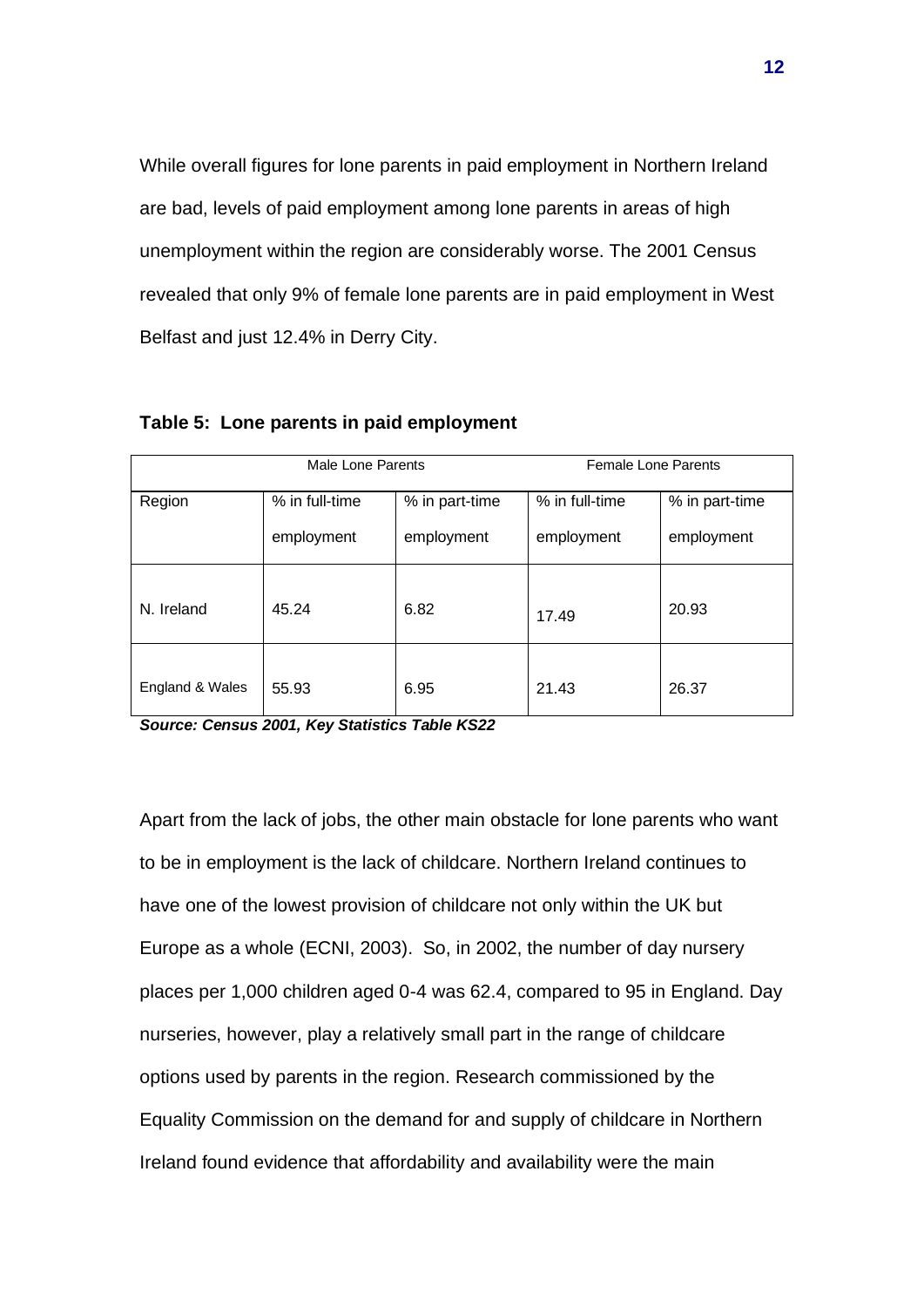problems in relation to childcare for working parents. As a result, relatives and friends play an important role in providing childcare (Gray and Bruegel, 2002). Grandparents were found to be particularly important. Around one in five of the children of working parents, and over one in three of children aged 5-11, are cared for entirely by a relative or friend.

Analysis of the costs of childcare revealed that an important reason for this reliance on informal childcare was cost. Gray and Bruegel point to the specific disadvantage faced by lone parents in Northern Ireland as their earnings are about one third lower than the UK average for lone parents.

The research found that the extent to which mothers' employment is supported by formal childcare increases with the mother's earnings. Within the formal childcare arena, childminders are much more likely to be used by lower paid mothers and day nurseries more likely to be used by mothers in professional and managerial occupations. However, it also found that parents who work outside standard office hours have particular difficulty finding childcare.

Lone parents are particularly impacted by this lack of flexible childcare. Women are much more likely than men to have atypical work patterns, such as part-time, short-term or casual employment and working outside normal office hours. 52% of employees in Northern Ireland are atypical workers; 64% are women and 42% are men (Muldoon et al, 2001). In some sectors, this difference is quite marked. For instance, in the hotel and restaurant sector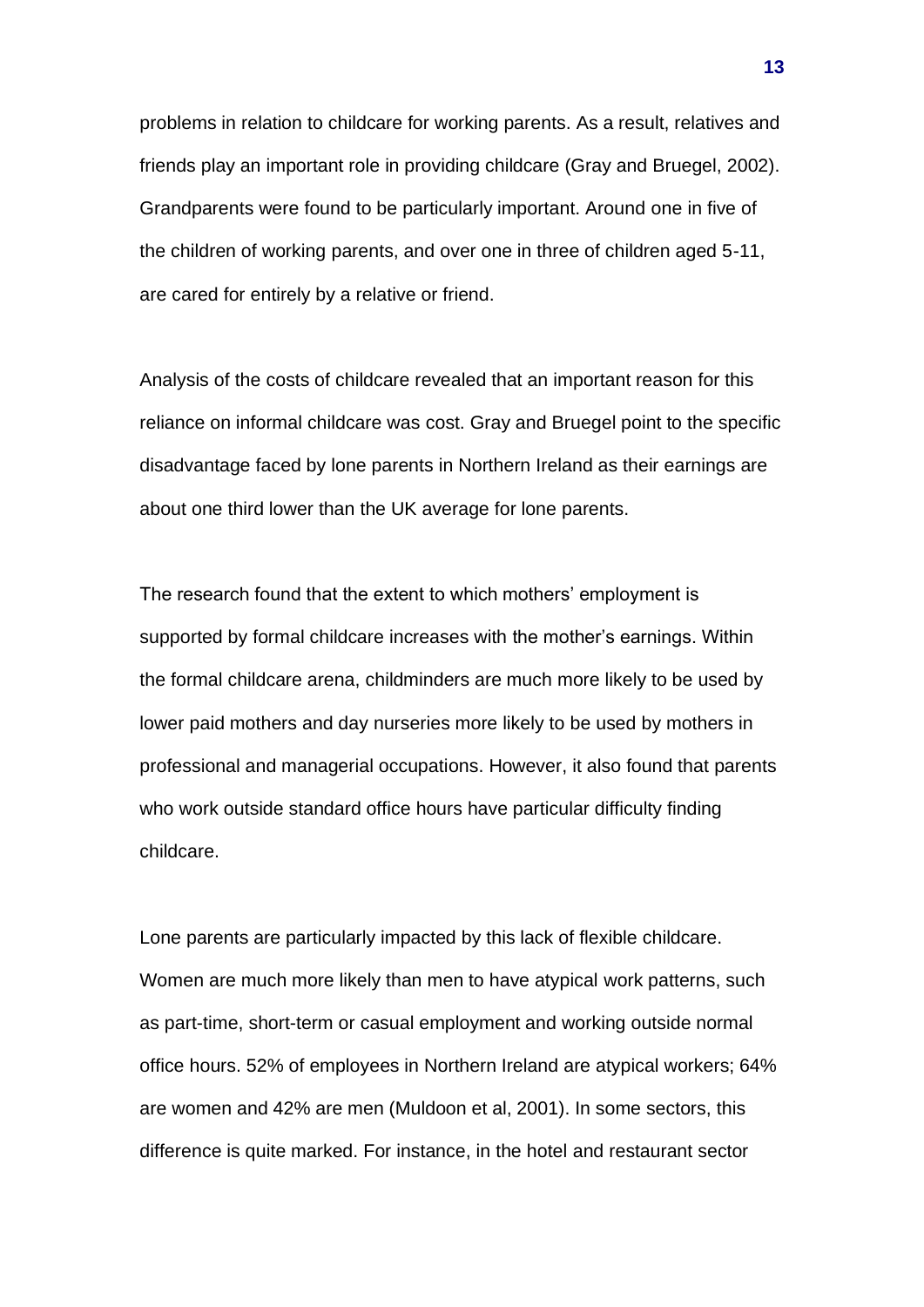60% of women, but only 36% of men were atypical workers. Similarly, in public administration, education and health sectors 72% of the female workforce were atypical employees compared to 52% of males. The childcare difficulties facing these women are compounded by the fact that those in atypical work are more likely to have poorer terms and conditions of employment than those in permanent full-time positions.

#### **Disability, long-term illness and caring responsibilities**

Some people have a disability or chronic illness so severe they are unable to work, even if there were jobs available for them to access. Within the UK generally, the employment rate for those disabled people who are able to work, if 'reasonable accommodation' is provided, is significantly below the level for the wider population. While people with disabilities generally find it hard to access paid employment, those living in areas of high unemployment have even less chance of finding a job.

There are high rates of disability and long term illness in NI; the 2001 Census revealed that 41% of households have one or more people with a limiting long-term illness or disability. This compares with 34% of households in England and Wales. 21% of all persons in Northern Ireland have a disability, higher than the UK generally (18%) The age structure of NI's population, which is the youngest of all the regions of the UK, would lead us to expect a lower rate of disability. People over 60 make up just 18% of the population compared to 21% in England and 23% in Wales.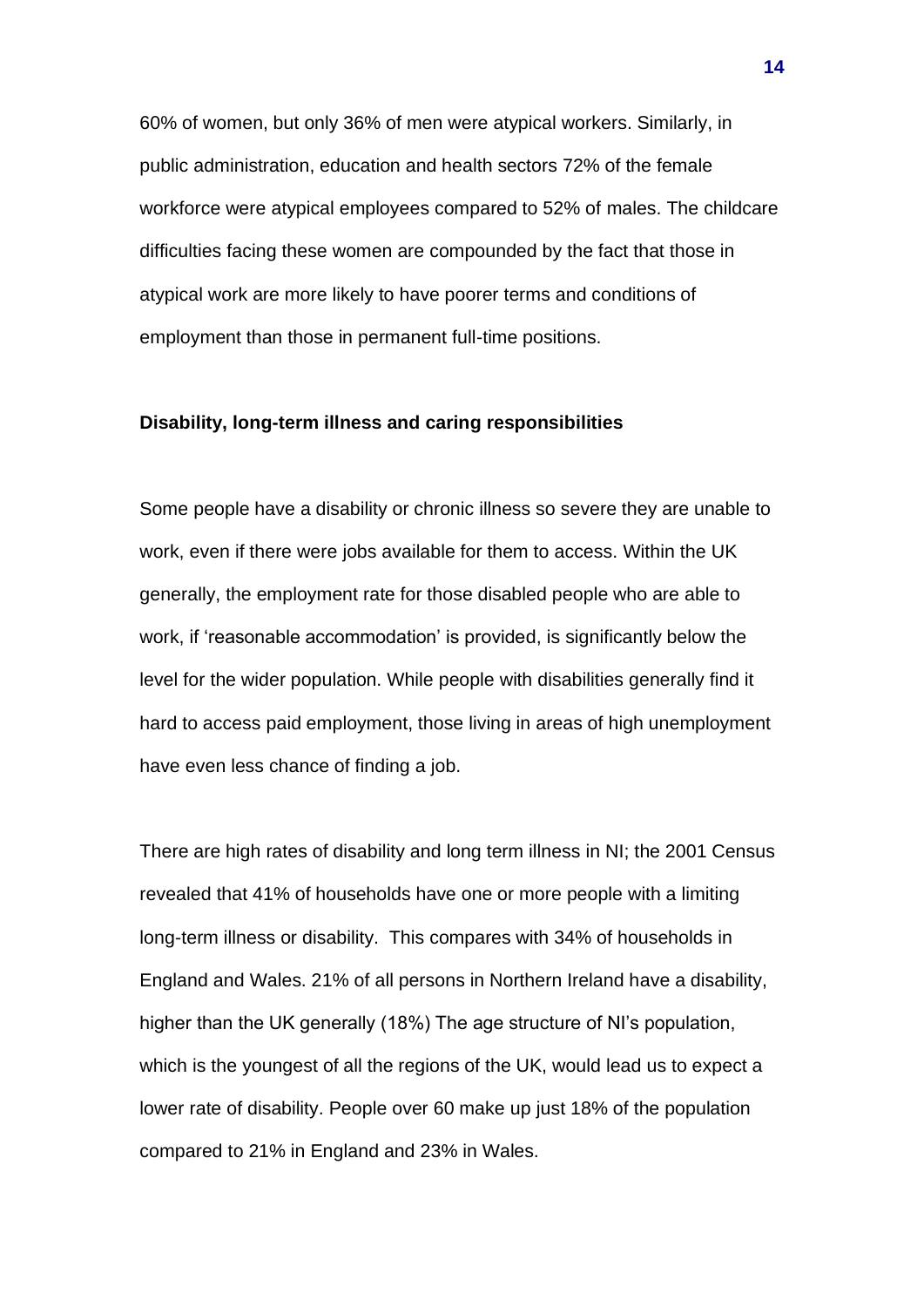Of the 210,487 disabled people in Northern Ireland, only 33.5% are in employment. Although comprising 19.7% of all people of working age, people with disabilities make up only 9.8% of all people in employment. (ECNI, 2001) Again, this compares poorly with the overall UK rate of disabled people in employment, which is 46.9%.

| Region                   | Long-term limiting | Providing unpaid | Providing 50 or more |
|--------------------------|--------------------|------------------|----------------------|
|                          | illness/disability | care             | hours unpaid care    |
| United Kingdom           | 18.5               | 10.0             | 2.1                  |
| Northern Ireland         | 21.3               | 14.7             | 3.6                  |
| <b>England and Wales</b> | 18.2               | 10.0             | 2.1                  |
| Scotland                 | 20.3               | 9.5              | 2.3                  |
| NE England               | 22.7               | 11.0             | 2.7                  |

**Table 6: Long-term illness/disability and provision of unpaid care (%)**

*Source: Census 2001*

As well as people of working age with a disability, 55% (117,595) of people over 65 have a limiting illness or disability and 5% (22,036) of children aged under sixteen. The high level of households with disabled people in Northern Ireland, combined with an acknowledged paucity of services for people with disabilities impacts greatly on child poverty. The lack of services means that much of the care and support for disabled people comes from other family members. As Table 6 illustrates, a considerably higher proportion of people in NI provide unpaid care than in other parts of the UK. Even when compared to the North East of England which has slightly higher levels of disability, the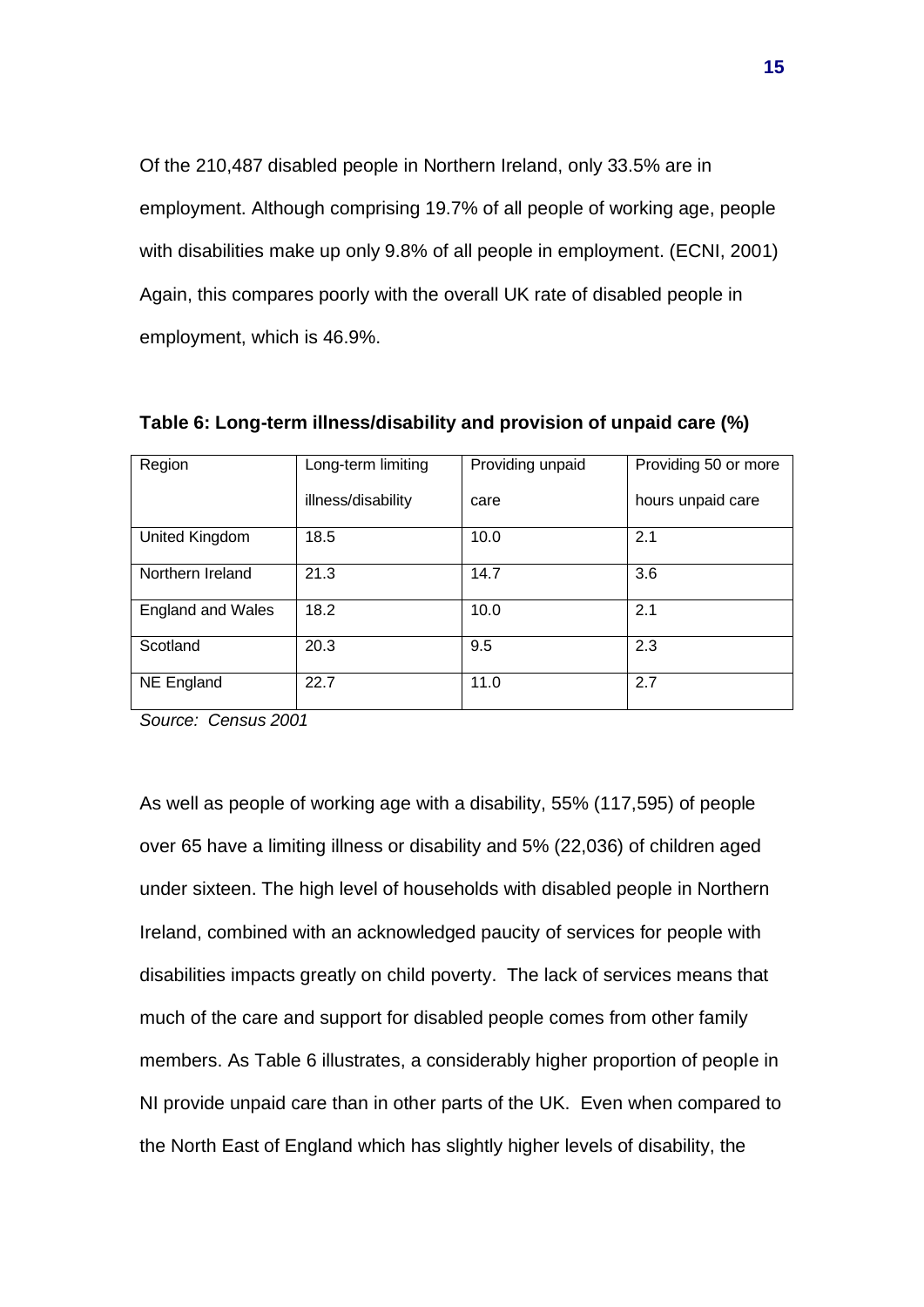proportion of those providing unpaid care is significantly higher. While some of these unpaid carers manage to hold down a paying job also, the reality is many cannot and have to depend on benefits.

This dependence on family members for care and support increases the dependence of people with disabilities, especially those with more severe disabilities. (Morris, 1989; Morris, 1993a and 1993b) Morris argues that concentration on the needs of carers, as opposed to the people with disabilities, does nothing to challenge damaging and discriminatory images of passive and dependent disabled people.

### **Child poverty, larger families and lack of reproductive choice**

Across the UK, larger families are at disproportionate risk of poverty. The DWP estimates that 'by 2004 over half of those children in low income will be in large families'.(DWP, 2003b) Recent research published by the DWP found that 'greater hardship was associated with families of three or more children…Couple families with three children were twice as likely to be in hardship compared to families of two children, although the degree of hardship was concentrated at the moderate level. Severe hardship (three or more problems) was substantially greater for families of four or more children' (Vegeris and Perry, 2003). This applied to both lone and two parent families. A study by the Centre for Research in Social Policy, carried out for Save the Children, found that children in families with three or more children were more likely to be in severe and persistent poverty (Adelman et al, 2003). Over a quarter of all families in Northern Ireland have three or more

**16**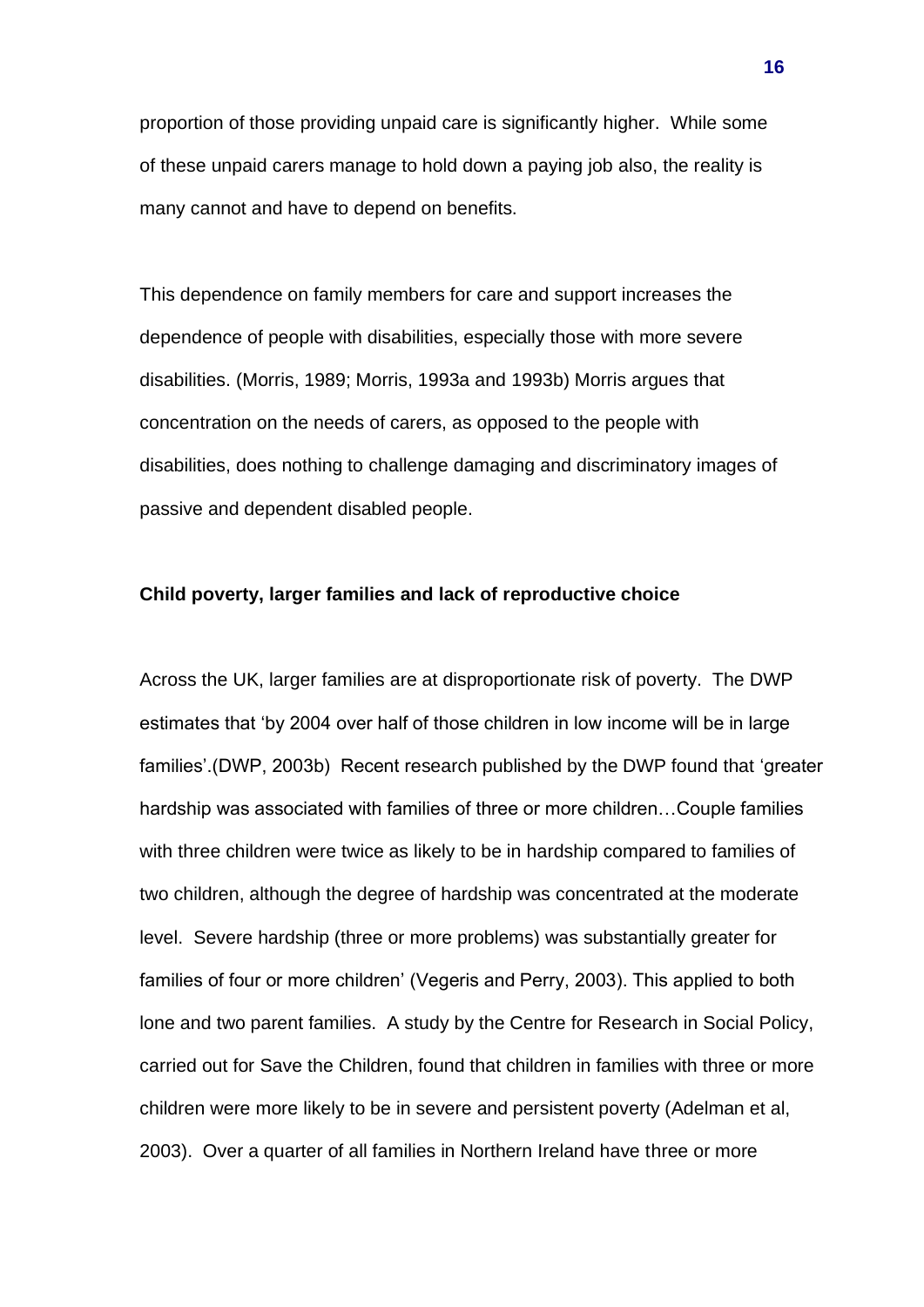children, while 43 percent of all families in low-income households have three or more children; 34 percent of these are partnered families, 9 percent lone parents (Dignam, 2003).

The fertility rate in NI has dropped considerably in recent years and now stands at 1.9. Nonetheless, the region continues to have a higher proportion of children in its population than any other part of the UK, with the 2001 Census showing 36.5 percent of all households containing dependent children. While there is a greater concentration of larger families in poorer parts of all regions of the UK, there is at least an element of choice for parents in Britain about family size. However, inequality of access across the region to family planning services, particularly emergency contraception (WHSSB, 2004), combined with the fact that the 1967 Abortion Act has never been extended to Northern Ireland, means that such choice is absent here.

All the research evidence available suggests that sexual activity patterns are no different in Ireland, North or South, to Britain. In other words, relatively casual sexual activity is now the norm. Research in schools in 1997-98 found that one in five 13-15 year olds had had sexual intercourse (HPANI, 2000). A sample of 16-19 year olds revealed that over half were sexually active (NHSSB, 1999).

Almost one hundred thousand women from Northern Ireland have travelled to another part of the UK for abortion since 1967. Abortion is a choice available to few women living in poverty however. This was recognised by the Standing

**17**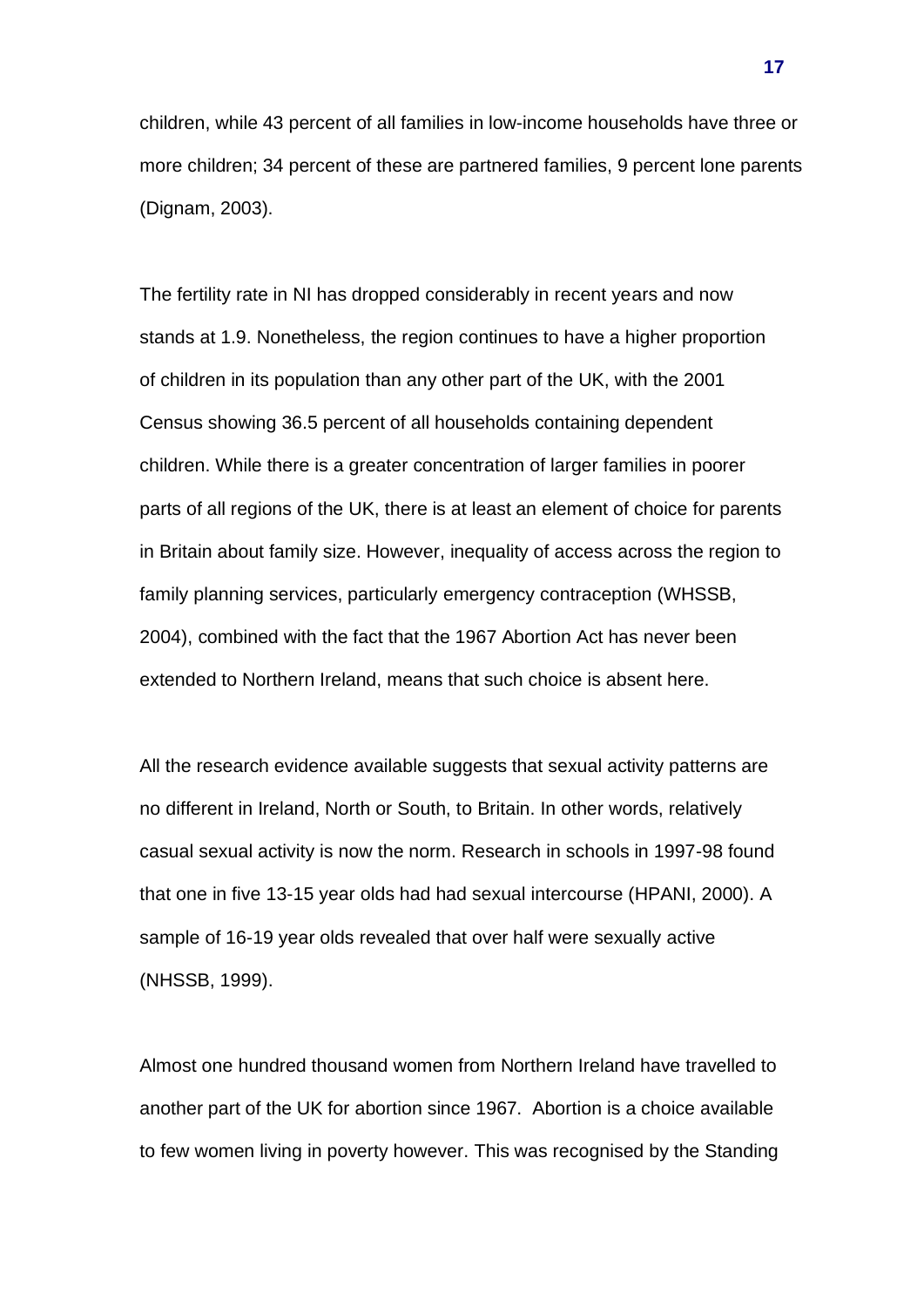Advisory Commission on Human Rights which, in 1994, recommended among other things that "the issue of 'pecuniary advantage' should be removed from the [abortion] debate" (SACHR, 1994). In 1999, the Committee on the Elimination of Discrimination Against Women expressed concern that the Abortion Act had not been extended to Northern Ireland and recommended that the government "initiate a process of public consultation in Northern Ireland on reform of the abortion law." There are no plans to address the issue.

#### **Transitions between work and benefits**

Welfare to work policies themselves may be impacting on the severity of child poverty in Northern Ireland. Even in areas where there is a notoriously weak labour market, people on benefits, particularly Job Seekers Allowance, are put under severe pressure to take any job however precarious or low paid. A number of policy changes have been introduced to ease the transition from benefits into paid work. However, these changes may not be sufficient to overcome the problems revealed by recent research. Two studies highlight how the transition into and out of paid work can represent pressure points for families struggling to stay out of severe poverty.

A study by the National Centre for Social Research for the DWP found that a combination of low pay, higher costs (especially childcare) and debts meant that some households described themselves as worse off after a move into paid work. Money management was more difficult than when on benefit. Although 'some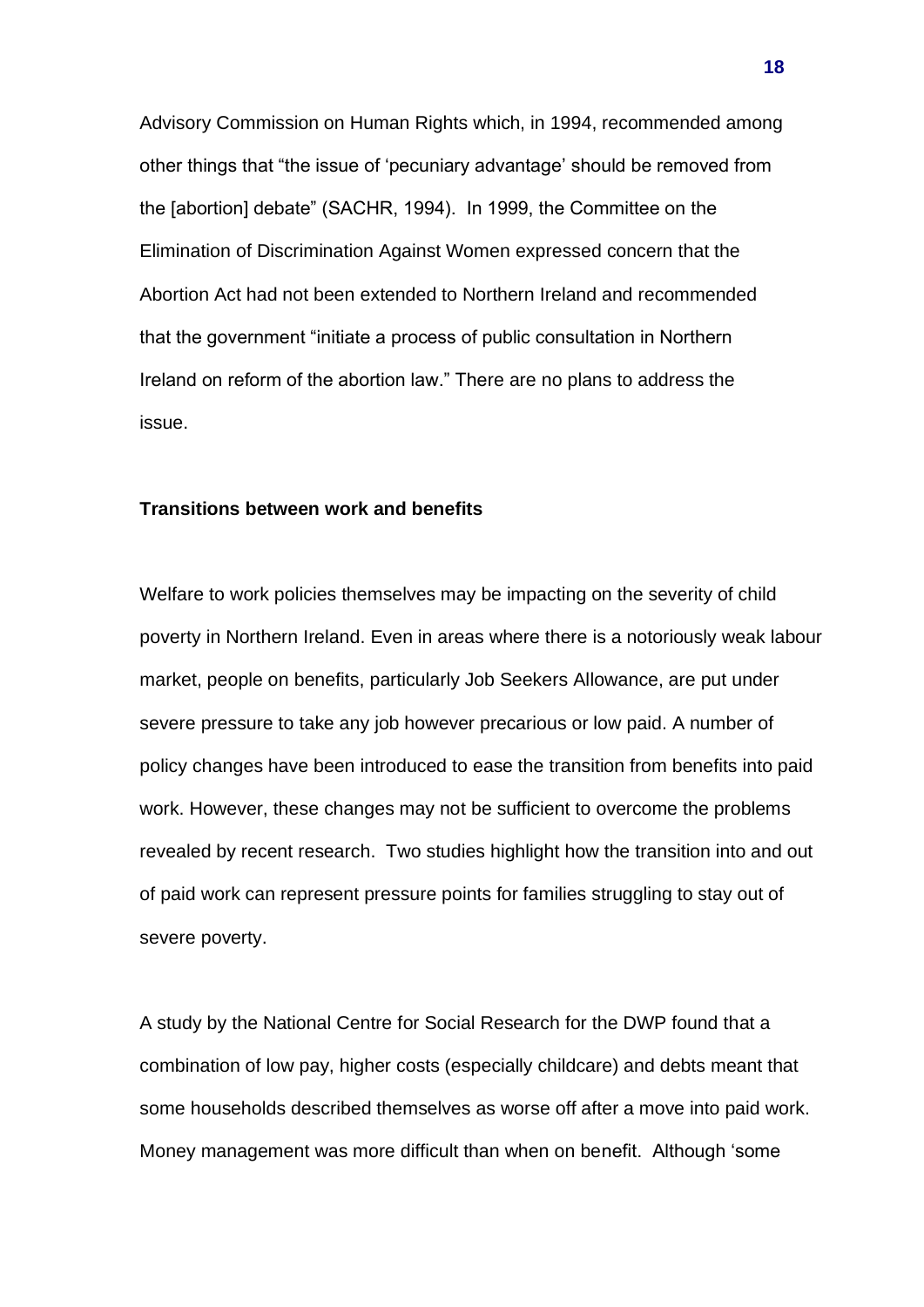"worse off" families were determined to remain in work and off benefits, others found that the impact of being worse off financially, and psychologically too, became too much over time. Ultimately some households felt forced to leave their jobs and return to benefits as they saw this as being the better option'.(Farrell and O'Connor, 2003)

Levels of severe and persistent child poverty in Northern Ireland are not available, although ongoing analysis of data from the recent *Bare Necessities*  poverty and social exclusion survey should yield information on the severity of children's poverty in the region (Hillyard et al, 2003). Nonetheless, given what we know from Britain about the circumstances in which children fall into severe poverty, it is possible, using government statistics, to gain some insight into levels of severe child poverty here. A study by the Centre for Research in Social Policy, carried out for Save the Children, *Britain's Poorest Children,* found that almost nine in ten children who were in severe poverty were in households in receipt of Income Support (IS) or Job Seeker's Allowance (JSA). Almost one in five severely poor children had at least one adult in the household who was in some form of paid employment (Adelman et al, 2003).

One of the most significant findings of *Britain's Poorest Children* was that persistent and severe child poverty was associated with income volatility, measured as two or more transitions between benefit income and work or other income as the main source of income. 'Children whose households underwent two or more such transitions were much more likely to be in

**19**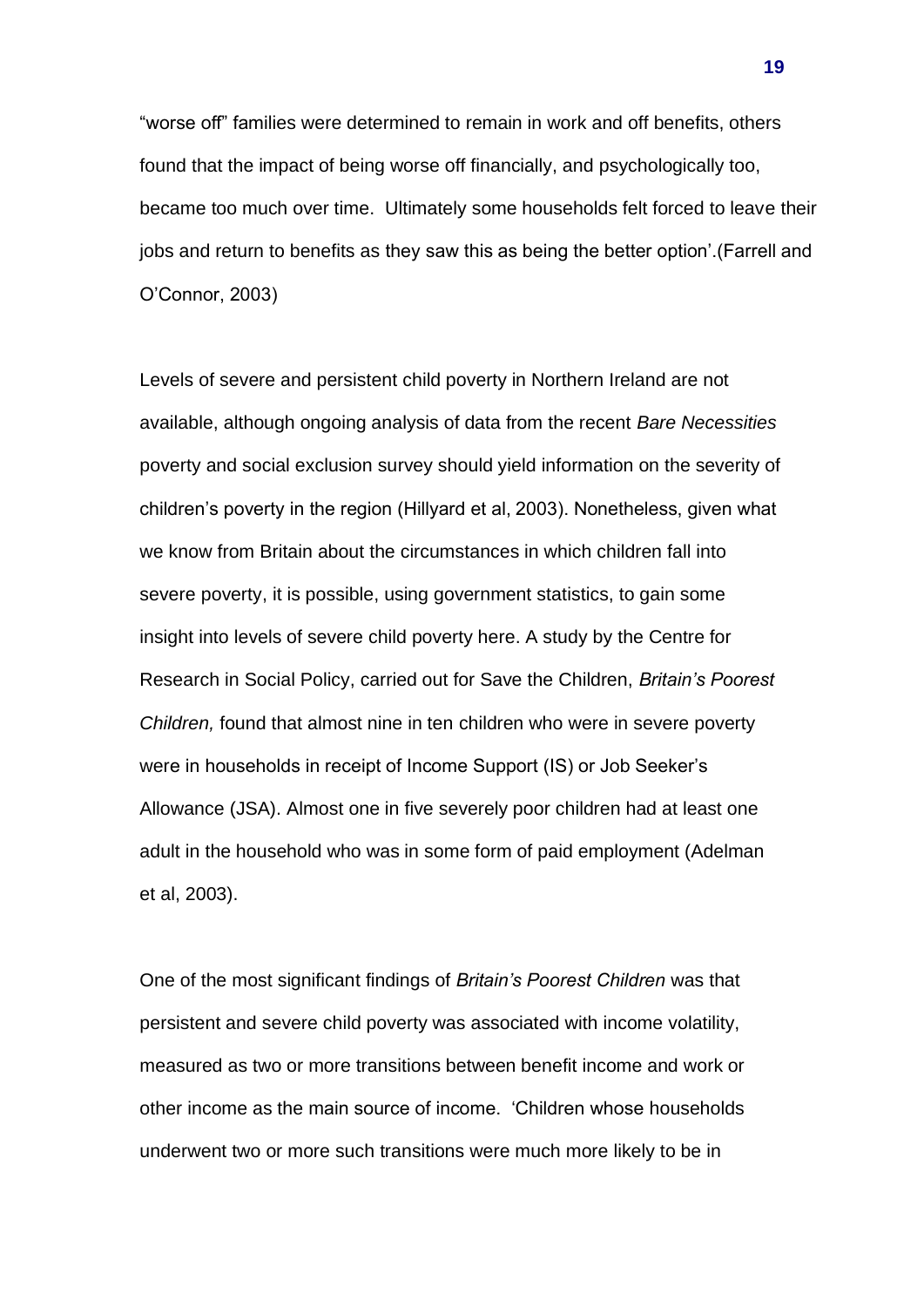persistent and severe poverty than children who did not experience these transitions'.(Adelman et al, 2003) In Northern Ireland, DETI-NI figures show that there is considerable 'recycling' of claimants in and out of work. In 1999, 33% of unemployed claimants in NI who had left the live register had experienced a further spell of unemployment within six months. A further 11% returned to benefits after 6-12 months (DEL, 2001).

This may well be contributing to deepening levels of child poverty in the region. However, more research is needed to confirm this.

### **Discussion**

'Work not welfare' has been the central plank of the Government's child poverty strategy. The increase in employment has contributed to the reduction in child poverty in most of the UK. However, continuing high levels of unemployment in Northern Ireland undermine the government's policies here, as in other areas of high unemployment (Turok and Webster, 1998) Further, the particularly low level of wages in the region makes it even more difficult for families, particularly lone parent families, to pull themselves out of poverty. So, there continues to be a real problem of poverty among those in paid work, which tax credits are only partially addressing.

Given what *Britain's Poorest Children* tells us about the dangers of children falling into severe poverty during transitions (Adelman et al, 2003), there is a clear need for policy to provide greater protection during periods of transition between benefits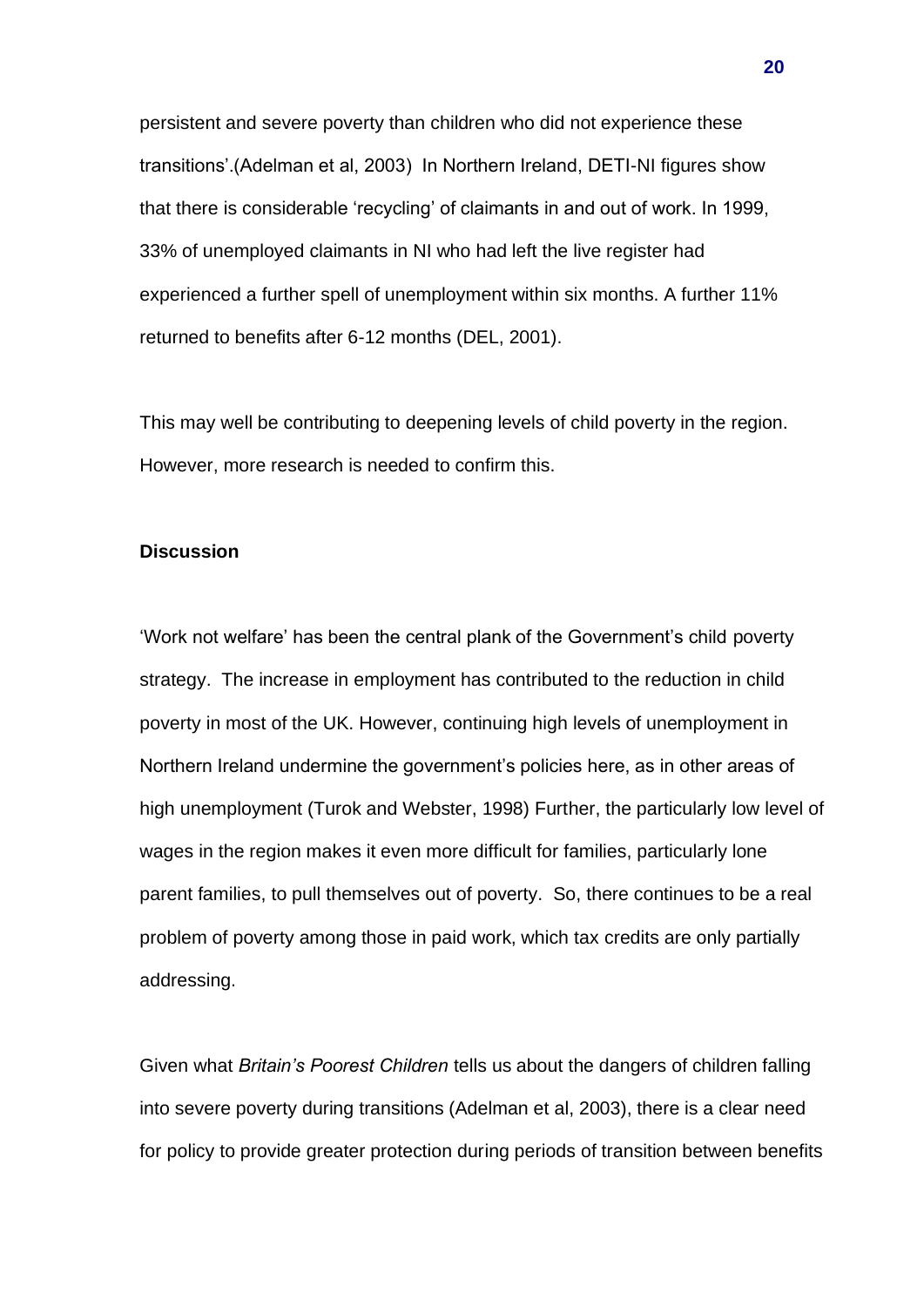and paid work and vice versa. Given that parents, including lone parents, are being encouraged to enter the 'flexible labour market', the benefits system must also become more flexible and cushion families from the effect of these transitions.

As the Work and Pensions Select Committee Inquiry into Child Poverty pointed out, the structure of benefits for children in the UK disadvantages larger families. The child benefit differential in favour of the first child has been increased significantly under the present Government. It is possible, then, that the current structural bias in favour of smaller families contributes to high levels of child poverty in Northern Ireland. By contrast, policy in the Republic of Ireland is to increase child benefit levels for the second, third and any further children.

Despite a general antipathy to improving out-of-work benefits, the Government has increased the real value of the children's income support and income-based jobseeker's allowance rates so that, for younger children, they have virtually doubled in real terms over the lifetime of the Government. This is very welcome. A study conducted by the Policy Studies Institute for the DWP found a big reduction in the incidence of severe hardship among non-working families and their children (Vegeris and Perry, 2003). This supports the arguments of anti-poverty campaigners who argue that it is by improving out-of-work benefits for all children that children living in the severe poverty can best be helped.

Government fears that increasing out-of-work benefits will adversely affect work incentives need to be weighed against the evidence that the greater the hardship, the lower morale and self-confidence are likely to be, to the detriment of job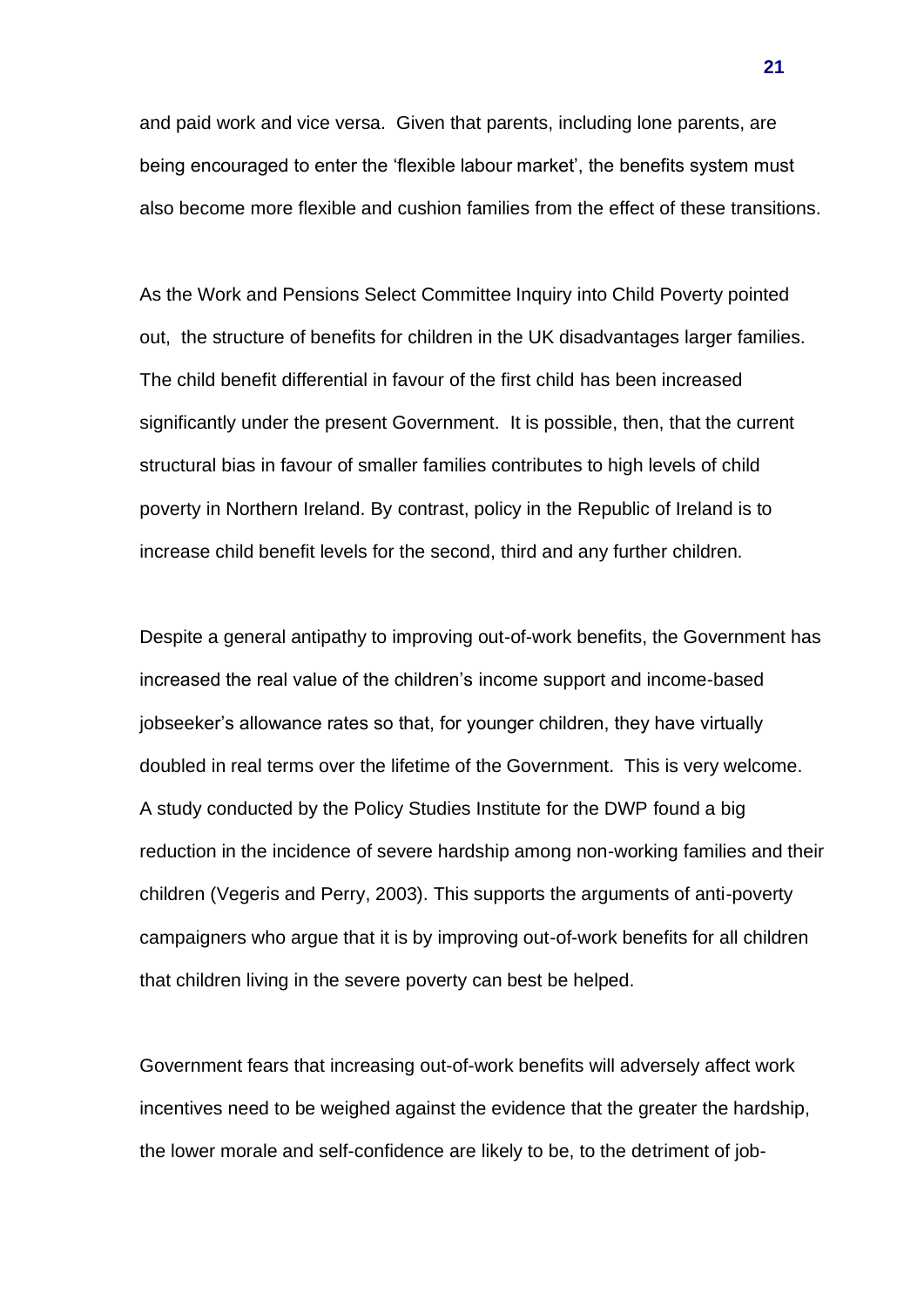seeking (Marsh, 2001; Marsh and Rowlingson, 2002). Getting by on inadequate benefits involves hard work that can undermine the motivation needed to undertake training or a jobsearch and drive people to despair and depression. The link between depression and living on low incomes has been well established by large-scale quantitative studies (O'Hare and O'Connor, 1987; Dohrenwend 1992; Turner and Lloyd, 1999; Harris et al, 2003; Goodman et al, 2003; Meertens et al, 2003).

The Government's target of getting 70% of lone parents into employment by 2010 has an underlying assumption that, if childcare were provided, most lone parents would want to work outside the home. However, there is little evidence to support that belief. Even if the eligible proportion of childcare costs in child tax credit was raised to 100% and there was a massive expansion of childcare places in Northern Ireland, that target is unlikely to be met in Northern Ireland. As argued above, the paucity of jobs is a significant obstacle. Further, the quality of the jobs likely to become available is such that they are unlikely to attract lone parents into employment. There are other difficulties and costs associated with working outside the home, including difficulties with transport and distance between workplace, childcare, and schools (Standing, 1999; Horgan 2000; Gray, 2001).

Perhaps the greatest difficulty in reaching the target of 70% of lone parents in employment is that so many lone parents regard work outside the home as detrimental to their children's well-being. Evason and Robinson (1996) found the lone parents they spoke to in Belfast were mostly not willing to look for employment until their children were older. This was because they prioritised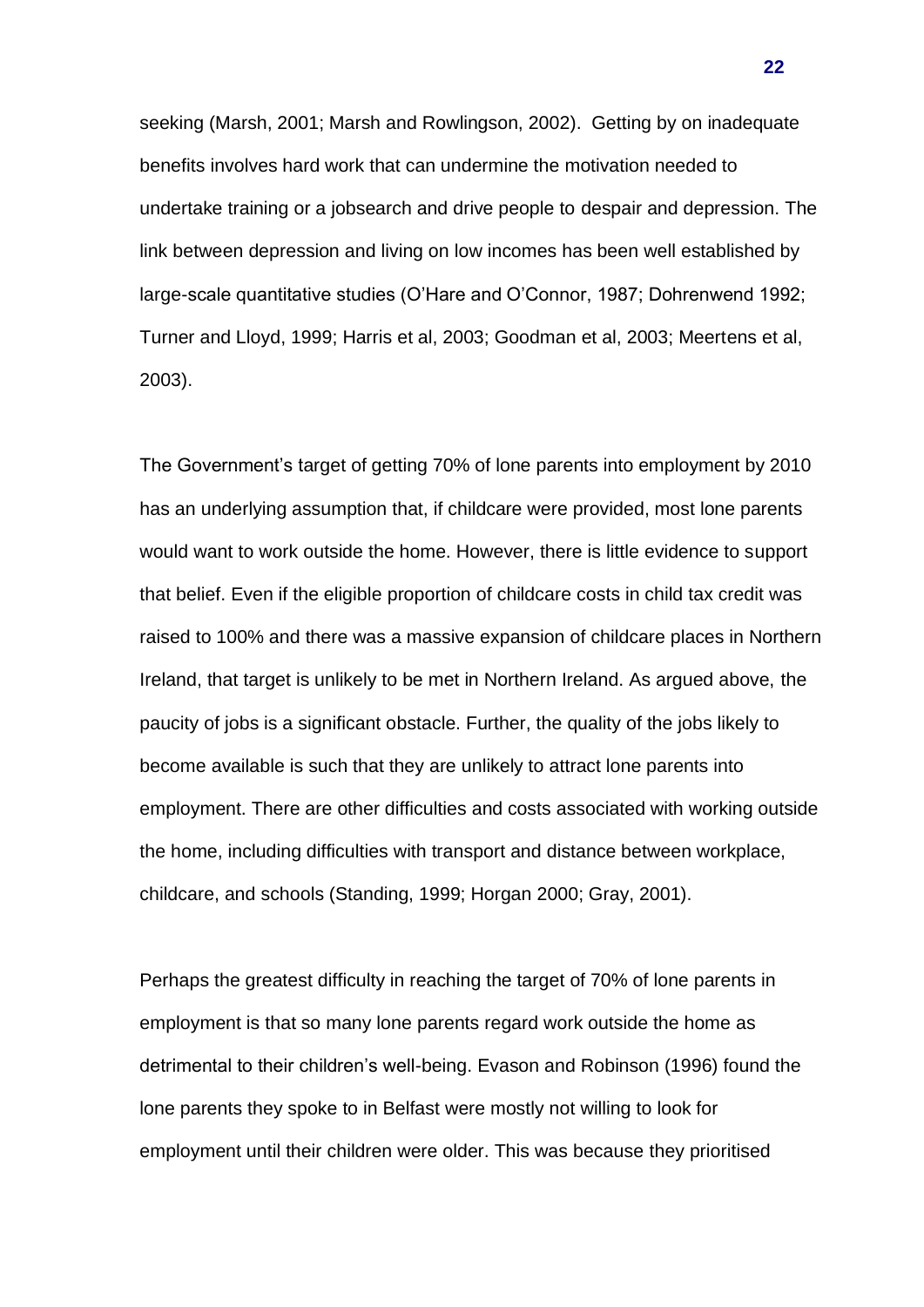"meeting the needs of their children, mixed in with concern over the strain of combining employment with homecare and childcare." These lone mothers were also concerned with transitions from benefits to wages and back, especially when, given low wage levels, they are unlikely to be much better off in employment.

Given the moral panics about 'anti-social behaviour' by children and young people, it does seem that lone parents cannot win. They are blamed for 'out-of-control' children and yet pressurised to accept employment that will leave them little time to supervise their children's behaviour. Article 7 of the UN Convention on the Rights of the Child says that children have a right to be cared for by their parents (UNCRC, 1989). It is ironic that that right is in danger of being denied by a government target that is supposed to be in the interests of children.

Like lone parents, many carers of disabled or elderly people find it difficult to combine meeting the needs of those they care for with paid employment. Further, disability rights activists have written widely about the need for public services that allow people with disabilities to be independent of family members. They have challenged the discourse of care and caring and sought instead support services that promote independence (Morris, 1989 and 1993b). Advocating support for carers and promoting the rights of disabled people need not be counterposed, however. As the influence of the Disability Rights Movement grows, more carers are starting to look for services that promote independence for their disabled family member but which, as a by-product, provide respite from caring for themselves (McConkey and Smith, 2001). In a region where over a third of the population either has a disability or cares for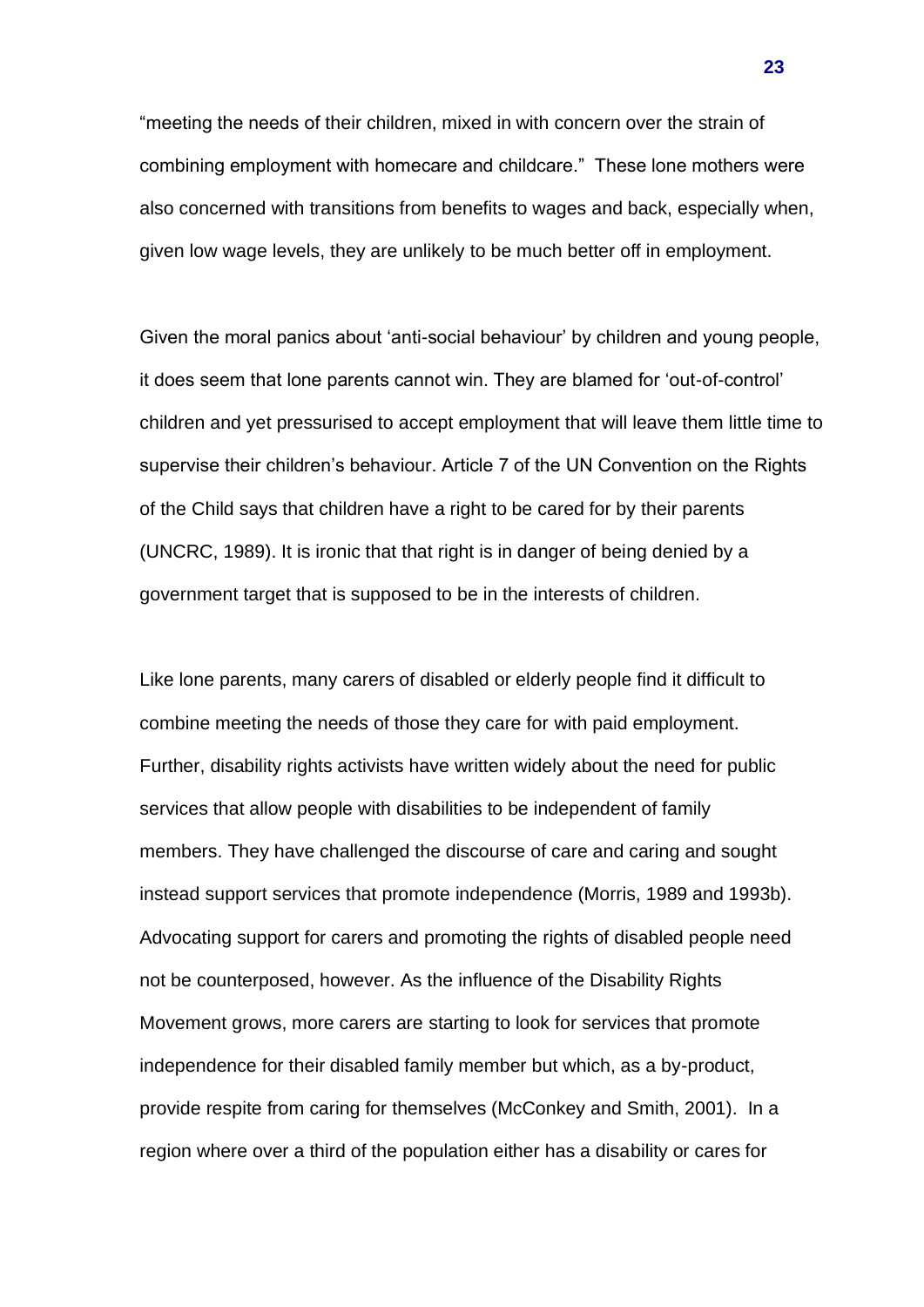someone who has a disability, improving services to promote the independence of disabled people is as much a *sine qua non* of tackling child poverty as is the provision of childcare.

# **Conclusion**

Welfare to work policies cannot eliminate child poverty in areas of high unemployment and low wages. Even in strong labour markets, there will be parents, especially lone mothers, who want to look after their children themselves without having to cope with a paid job. There will also be those who cannot work or who need the support of vastly improved public services in order to take up employment. Policies aimed at ending child poverty must take account of these realities if they are to have any hope of success.

## **Acknowledgements**

# **References**

Adelman, L., Middleton, S., Ashworth, K. (2003), *Britain's Poorest Children: Severe and* 

*persistent poverty and social exclusion,* Save the Children, London.

Cambridge Policy Consultants (1998), *Evaluation of Action for Community Employment,* Final Report, Cambridge.

<sup>&</sup>lt;sup>1</sup> The final footnote of the DWP report suggests that a poverty rate 'between that of Sweden and Denmark' would be 'amongst the best in Europe'.

<sup>&</sup>lt;sup>2</sup> Cookstown DCA has a population of 32,500 people and is mainly rural, with a large market town, but within commuting distance of Belfast city.

<sup>&</sup>lt;sup>3</sup> Please note, proportions for DCAs only available excluding those whose destinations are unknown.

<sup>4</sup> http://www.investni.com/invest/WhyNI/people.asp

I would like to thank Prof. J.S. O'Connor of the University of Ulster for comments and advice on earlier versions of this paper.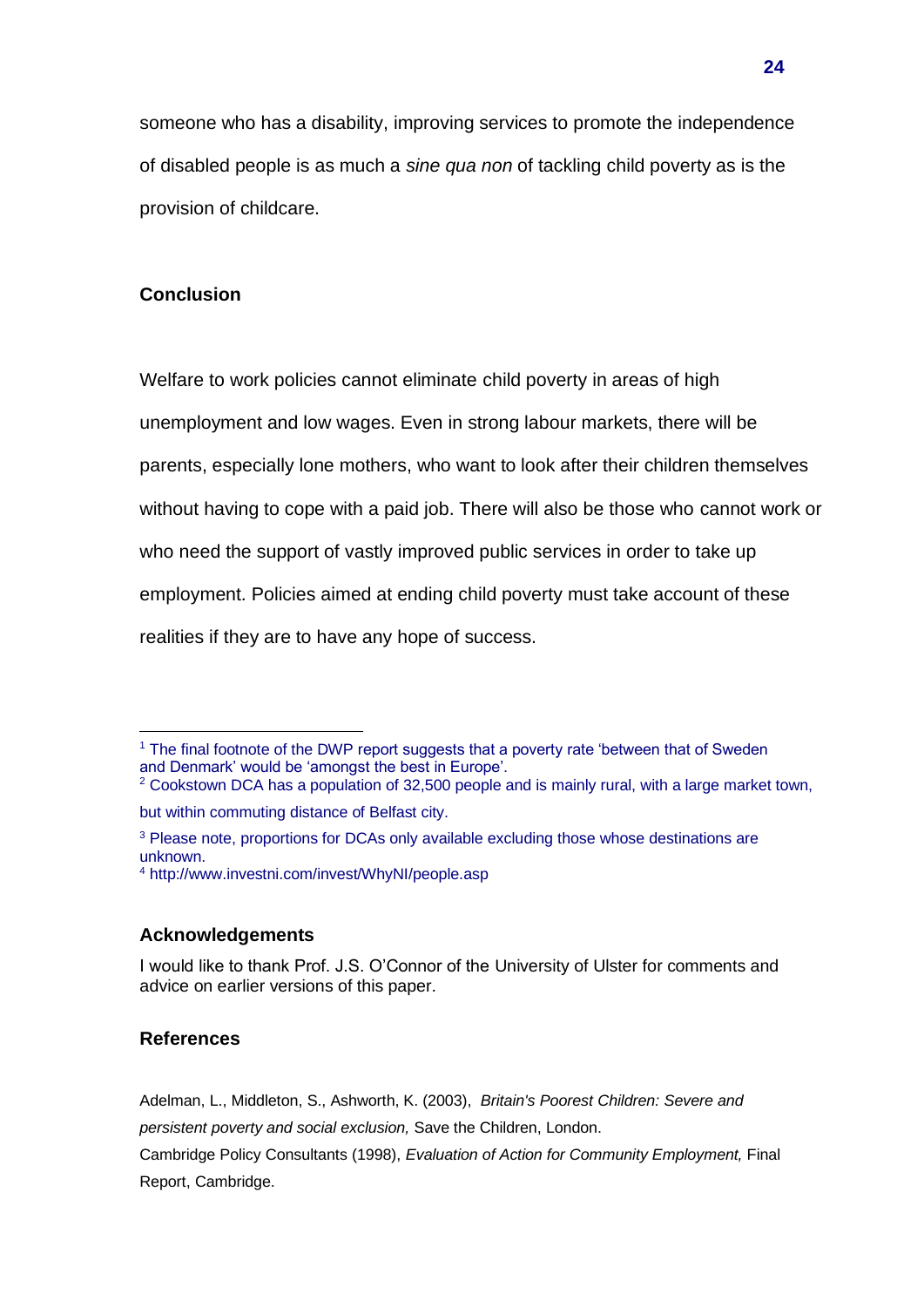Child Poverty Action Group (2002), *Poverty: the facts*, London

Dept. of Education and Learning (2001), *Labour Market Bulletin, No. 15, Nov.2001*

DEL (2003), *Labour Market Bulletin, No. 17*, Nov. 2003.

Dept. for Social Development (2002), *Northern Ireland Client Group Analysis: Persons of* 

*working age and their children and persons of pensionable age receiving key benefits in May 2001*, Belfast

Dept. of Work and Pensions (2002), *Client Group Analysis: Quarterly Bulletin on Families with Children on Key Benefits, November 2001,* London

(HMSO, 2000), Regional Trends

DWP (2003a), *Measuring Child Poverty*

DWP (2003b) *Opportunity for All 2002*, London

Dept. of Enterprise, Trade and Industry NI (2003) *Northern Ireland Labour Force Survey:* 

*Women in Northern Ireland*, NISRA, Belfast

Derry Journal, 1<sup>st</sup> July 2003

Dignam, T. (2003), *Low-Income Households 1990-2002: Methodology and Statistics Tables,* OFMDFM, Belfast

Dohrenwend, B. (1992), 'Socio-economic status and psychiatric disorders: the causationselection issue', *Science*, Vol 255, pp. 946-52

Equality Commission for Northern Ireland (2001), *Disabled People in the Labour Market: Key facts and figures from the Labour Force Survey*, Belfast ECNI.

Equality Commission NI (2003), *Submission by the Equality Commission for Northern Ireland* 

*to the United Nations Committee on the Elimination of Discrimination Against Women.*

Available on website [www.equalityni.org](http://www.equalityni.org/)

Evason, E. and Robinson, G. (1998), 'Lone Parents in Northern Ireland: The

effectiveness of work incentives', *Social Policy and Administration, Vol. 32, No.1*

Farrell, C. and O'Connor, W. (2003), *Low Income Families and Household Spending*, DWP Research Report 192, p.36.

Finn, D. (2003), *Intermediate Labour Markets in Britain and an International Review of* 

*Transitional Employment Programmes.*

Goodman, E; Slap, G. B; Huang, B. (2003) 'The public health impact of socioeconomic status on adolescent depression and Obesity' *American Journal of Public Health;* Nov 2003; Vol. 93, No.11;

Gray, A. (2001) ''Making Work Pay' – Devising the Best Strategy for Lone Parents in Britain'. *Journal of Social Policy*. Vol 30, No.2.

Gray, A. and Bruegel, I (2002), *The Demand for, and Supply of, Childcare in Northern Ireland,*  Belfast, ECNI.

Harris, T., Cook, D. G., Victor, C., Rink, E., Mann, A. H., Shah, S., Dewilde, S. And Beighton, C. (2003), 'Predictors of depressive symptoms in older people – a survey of two general practice populations' *Age and Ageing,* Vol. 32 No. 5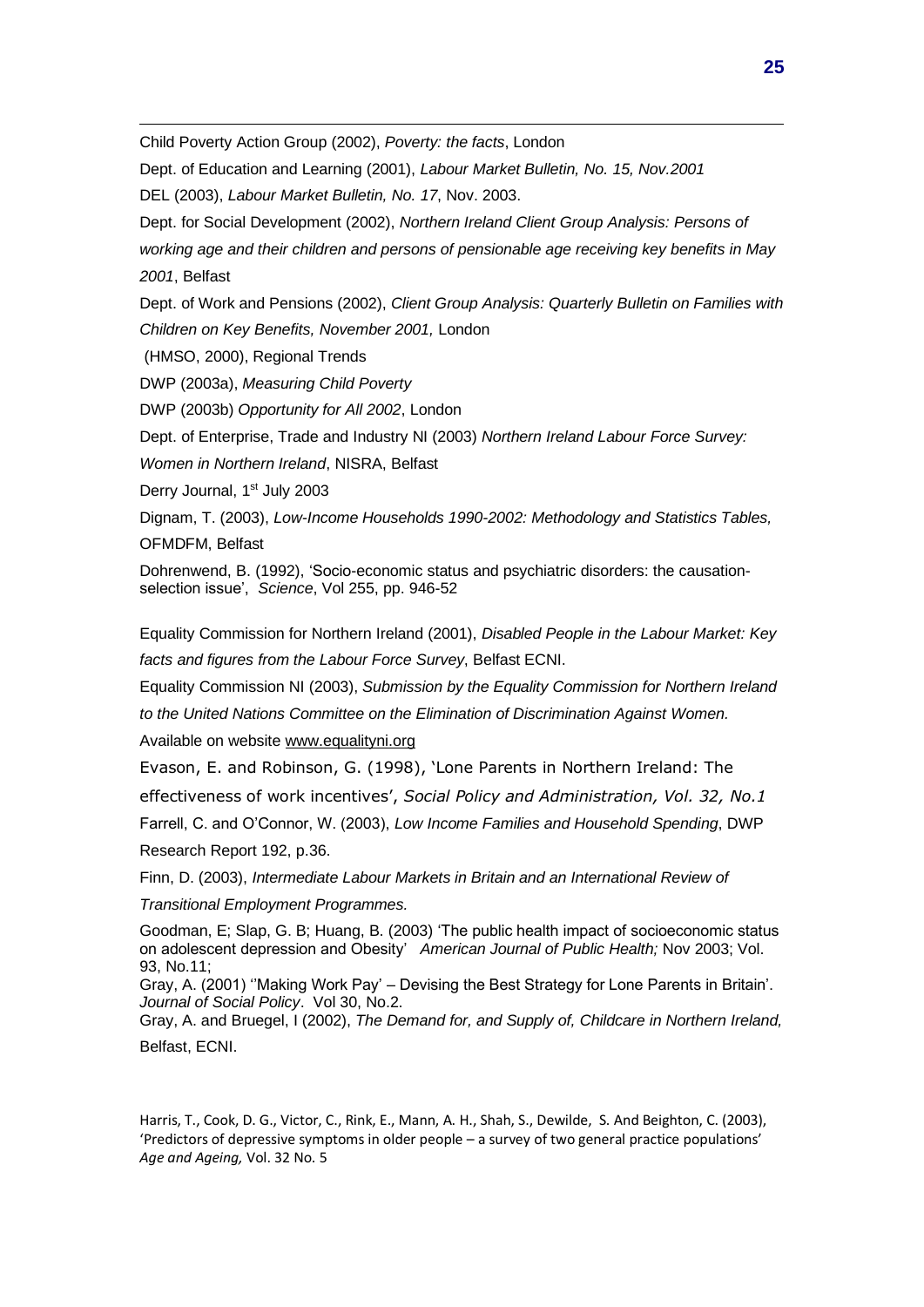Health Promotion Agency for Northern Ireland (2000), *The Health Behaviour of School* 

*Children in Northern Ireland. A Report on the 197/98 Survey*, HPANI, Belfast

Hillyard, P. et al (2003), *Bare Necessities: poverty and social exclusion in Northern Ireland*,

Democratic Dialogue, Belfast

Horgan, G. (2001), *A Sense of Purpose: the views and experiences of young mothers in Northern Ireland on growing up,* Save the Children, Belfast

HMSO, (2000), *Regional Trends*

House of Commons Work and Pensions Committee (2004) *Child Poverty in the UK,* HC 85-1

McClelland, A. (2003), *Gini Coefficient Analyses*, NISRA, Belfast

McConkey, R. and Smith, M. (2000)**,** *Not So Different? The views and experiences of school leavers with severe learning difficulties*, Newtownabbey, University of Ulster.

McLaughlin, E. and Dignam, T. (2002) *Poverty in Northern Ireland,* report to the OFMDFM

Marsh. A. (2001), 'Helping British lone parents get and keep paid work' in J. Millar and K.

Rowlingson (eds) *Lone Parents, Employment and Social Policy*, Policy Press

Marsh. A. and Rowlingson. K. (2002), *Low and Moderate Income Families in Britain:* 

*Changes in 1999 and 2000*, DWP Research Report No 165.

Meertens, V., Scheepers, P. and Tax, B. (2003), 'Depressive symptoms in the Netherlands 1975-1996: a theoretical framework and an empirical analysis of socio-demographic characteristics, gender differences and changes over time', *Sociology of Health and Illness*, Vol 25, No.2.

Morris, J. (1989), *Able Lives: women's experience of paralysis*, Virago, London.

Morris, J. (1993a), *Pride Against Prejudice: transforming attitudes to disability,* 

Morris, J. (1993b), *Independent Lives?: Community care and disabled people*, Palgrave Macmillan.

Muldoon, O., Reilly, J., Kremer, J. and Mulhern, F. (2001) *Typically atypical: changing* 

*patterns of employment – the implications for gender equality*, Belfast, ECNI.

NISRA (2000), *NI Family Expenditure Survey Report for 1998/99*.

NISRA (2001), Measures of Deprivation in Northern Ireland, Belfast

NISRA (2003), Census 2001, Key Statistics.

Northern Health and Social Services Board (1999), *Promoting Sexual Health, a Strategy for the Northern Health and Social Services Board, 1999-2002,* NHSSB, Ballymena.

Office of National Statistics (2003), New Earnings Survey 2002

O'Hare, A. and O'Connor, A. (1987), "Gender Differences in Treated Mental Illness in the

Republic of Ireland", in Curtin, C. Jackson, P. and O'Connor, B. (eds) *Gender in Irish Society*,

Galway, Galway University Press.